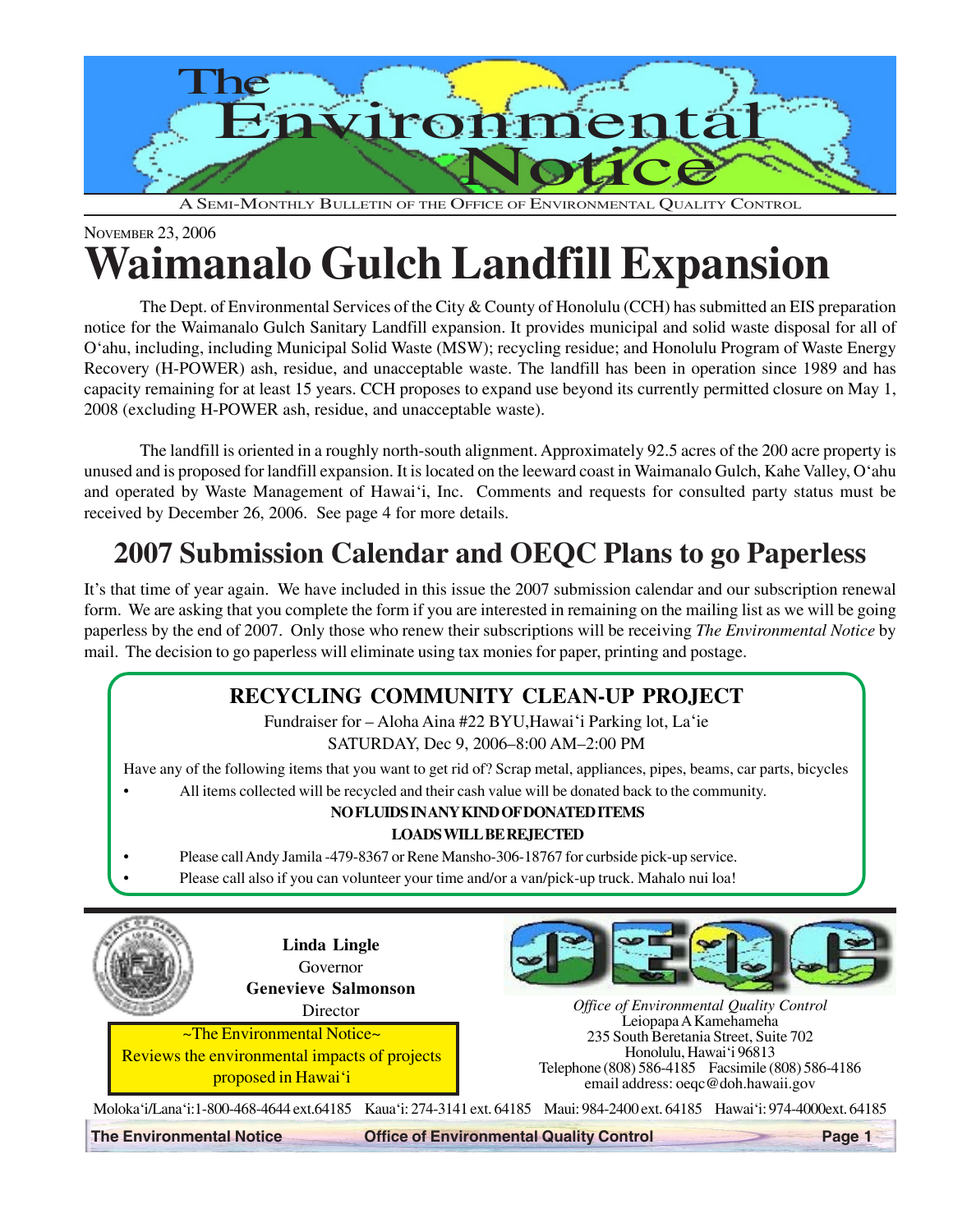

### **[O'ahu Notices](#page-2-0)**

| Mauka Lani Elementary School, Eight-Classroom Building (HRS 343 |  |
|-----------------------------------------------------------------|--|
|                                                                 |  |
| Waimanalo Gulch Sanitary Landfill Expansion, Wai'anae (HRS 343) |  |
|                                                                 |  |
|                                                                 |  |
|                                                                 |  |

### **[Maui Notices](#page-5-0)**

### **[Kaua'i Notices](#page-6-0)**

| Kuraoka Single-Family Dwelling (HRS 343 FEA-FONSI) |  |
|----------------------------------------------------|--|
|                                                    |  |

### **[Coastal Zone News](#page-8-0)**

### **[Shoreline Notices](#page-9-0)**

## **Pollution Control Permit Applications**

# **[Conservation District Notices](#page-12-0)**

| Kalaniana'ole Highway Improvements at Makapu'u Point 13 |  |
|---------------------------------------------------------|--|

### **[Federal Notices](#page-13-0)**

| Notice of intent to prepare an Environmental Impact Statement (EIS) |
|---------------------------------------------------------------------|
| and initiation of public and agency scoping for the Haleakala       |
|                                                                     |
| Interstate Movement of Garbage from Hawai'i; Availability of an     |
| Environmental Assessment and a Pest Risk Assessment  15             |
|                                                                     |

### **[Environmental Announcements](#page-15-0)**

| 2007 Environmental Notice Submission Calendar  16        |
|----------------------------------------------------------|
|                                                          |
| Open House Meeting – Reconstruction of Keaukaha Military |
|                                                          |



*We provide access to our activities without regard to race, color, national origin (including language), age, sex, religion, or disability. Write or call OEQC or our departmental Affirmative Action Officer at Box 3378, Honolulu, HI 96801-3378 or at (808) 586-4616 (voice/tty) within 180 days of a problem. OEQC intends to make the information in this bulletin accessible to everyone. Individuals that require this material in a different format (such as large type or braille), should contact our office for assistance.*

**The Environmental Notice Control Control Page 2** Office of Environmental Quality Control Page 2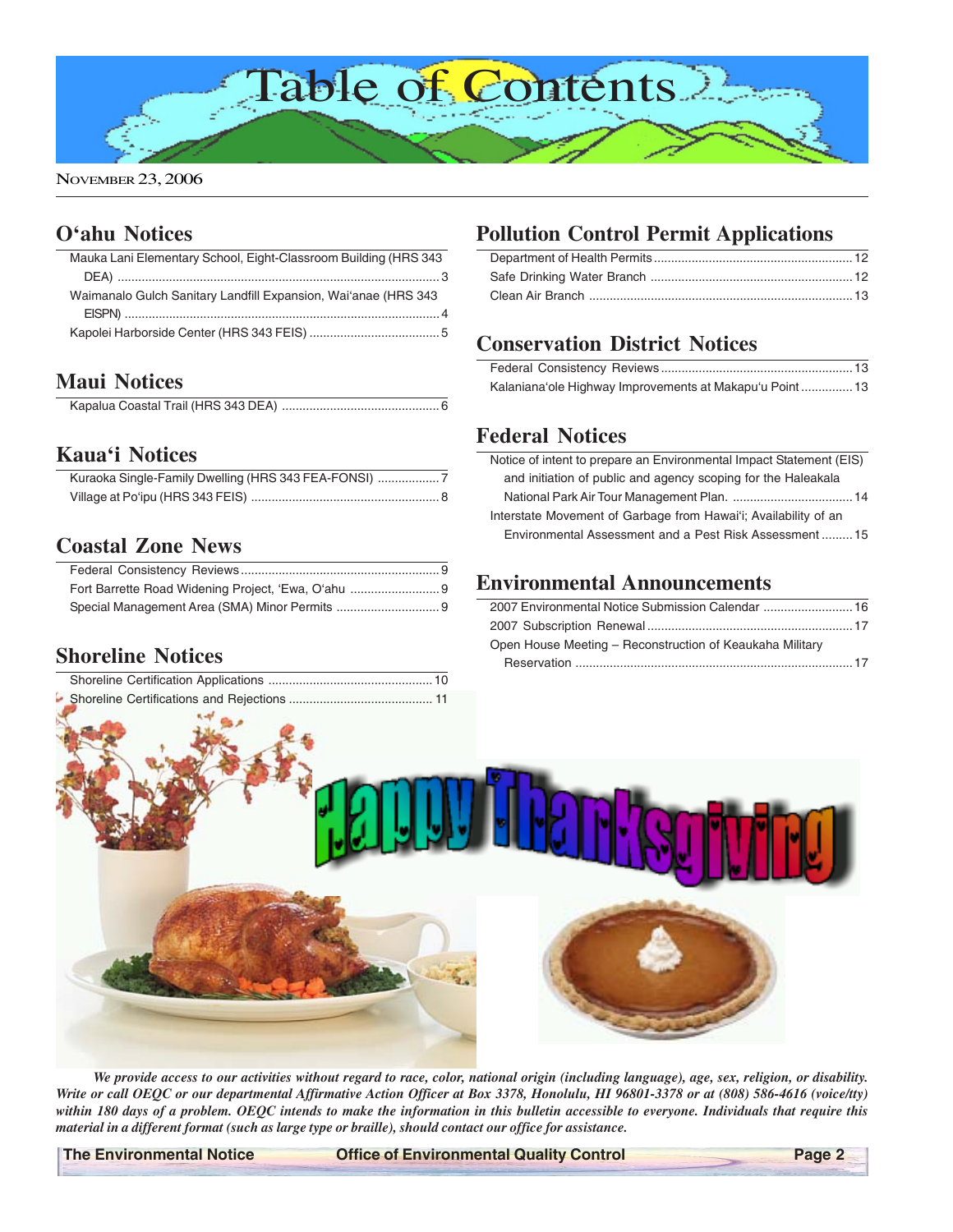<span id="page-2-0"></span>

### **Mauka Lani Elementary School, Eight-Classroom Building (HRS 343 DEA)**

| District:             | 'Ewa                                                                                                                                                                   |
|-----------------------|------------------------------------------------------------------------------------------------------------------------------------------------------------------------|
| TMK:                  | $(1)$ 9-2-19:22                                                                                                                                                        |
| <b>Proposing</b>      |                                                                                                                                                                        |
| Agency:               | Dept of Education, Office of Business Services,<br>Facilities, Kalanimoku Building, 1151                                                                               |
|                       | Punchbowl, Rm. 431, Honolulu, HI 96810-0119<br>Contact: George Coates (586-0721)                                                                                       |
| <b>Determination</b>  |                                                                                                                                                                        |
| <b>Agency:</b>        | Same as above.                                                                                                                                                         |
| <b>Consultant:</b>    | Kusao & Kurahashi, Inc.                                                                                                                                                |
|                       | 2752 Woodlawn Dr., Ste. 5-202, Honolulu, HI<br>96822                                                                                                                   |
|                       | Contact: Ardis Shaw-Kim (988-2231)                                                                                                                                     |
| <b>Public Comment</b> |                                                                                                                                                                        |
| <b>Deadline:</b>      | December 26, 2006                                                                                                                                                      |
| Status:               | Draft environmental assessment (DEA) notice<br>pending 30-day public comment. Address com-<br>ments to the proposing agency with copies to<br>the consultant and OEQC. |
| <b>Permits</b>        |                                                                                                                                                                        |
| Required:             | Building Permit, Grading Permit, Height Waiver                                                                                                                         |

The State Department of Education proposes to construct a new two-story, eight-classroom building on the existing Maukalani Elementary School campus in Makakilo. The structure will front the existing parking lot located off of Panana Street. This new building will serve special education students and the general student population who are now schooled primarily in portable buildings on the school campus. Accordingly, school enrollment is not anticipated to be affected by the proposed project.

The building has been designed to be completed in two phases in consideration of funding availability. Phase one will include a total of five classrooms with rooms for various other support functions. The smaller, Phase two, will include three class rooms and will also include a faculty room. The phase one and phase two structures will be connected by a breezeway with an open, uncovered courtyard between the buildings. In general the ground floor plan for both phases focuses on special education needs with the top floor having general classrooms.

The classroom building will be built of concrete and CMU and will have a metal roof. A sidewalk will be constructed around the building.

The sloping building site will be excavated to allow the finished floor of the building to be at an elevation of 747 feet about mean sea level; about the same elevation as the adjacent parking lot.

The applicant is proposing additional landscaping and an irrigation system to support the new plantings.





Aerial of Project Site

**The Environmental Notice Office of Environmental Quality Control Page 3**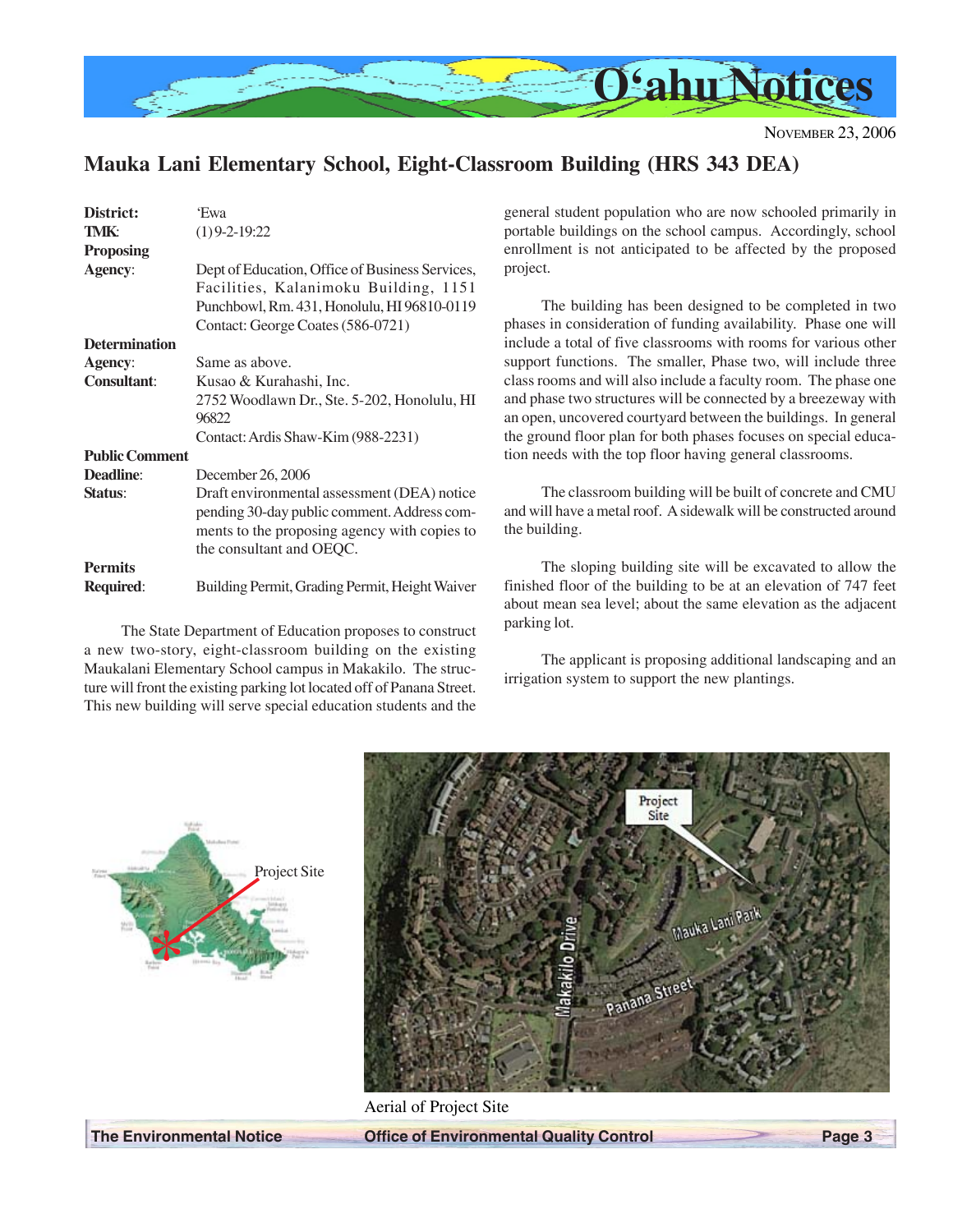<span id="page-3-0"></span>

NOVEMBER 23, 2006

### **Waimanalo Gulch Sanitary Landfill Expansion, Wai'anae (HRS 343 EISPN)**

| District:             | Wai 'anae                                         |
|-----------------------|---------------------------------------------------|
| <b>TMK:</b>           | $(1)$ 9-2-003:072 & 073                           |
| <b>Applicant:</b>     | Dept of Environmental Services                    |
|                       | 1000 Uluohia St., Ste. 308, Kapolei, HI 96707     |
|                       | Contact Wilma Namumnart (692-5352)                |
| <b>Accepting</b>      |                                                   |
| <b>Authority::</b>    | $C & C$ , Department of Planning & Permitting     |
|                       | 650 South King St., 7th Flr., Honolulu, HI 96813  |
|                       | Contact: Henry Eng (523-4432)                     |
| <b>Consultant:</b>    | R.M. Towill Corporation                           |
|                       | 420 Waiakamilo Rd., Ste. 411, Honolulu, HI        |
|                       | 96817                                             |
|                       | Contact: Brian Takeda (842-1133)                  |
| Status:               | <b>Environmental Impact Statement Preparation</b> |
|                       | Notice, pending 30-day public comment. Ad-        |
|                       | dress comments to the applicant with copies to    |
|                       | the accepting authority, consultant and OEQC.     |
| <b>Public Comment</b> |                                                   |
| <b>Deadline:</b>      | December 26, 2006                                 |
| <b>Permits</b>        |                                                   |
| Required:             | State Special Use Permit, NPDES Permits, DOH      |
|                       | <b>Landfill Operating Permit</b>                  |

Waimanalo Gulch Sanitary Landfill is an important City & County of Honolulu facility providing municipal and solid waste disposal for all the communities of O'ahu. Refuse that is disposed of at the landfill includes Municipal Solid Waste (MSW); recycling residue; and, Honolulu Program of Waste Energy Recovery (H-POWER) ash, residue, and unacceptable waste. The landfill has been in operation since 1989 and has capacity remaining for at least 15 years. The City & County of Honolulu proposes to expand the use of the Waimanalo Gulch Sanitary Landfill beyond May 1, 2008, when the approved State Special Use Permit calls for the closure of the landfill from the acceptance of municipal waste (excluding H-POWER ash, residue, and unacceptable waste).

The Waimanalo Gulch Sanitary Landfill is located in Waimanalo Gulch, Kahe Valley, O'ahu. The landfill is oriented in a roughly north-south alignment. Approximately 92.5 acres of the 200 acre property is unused and is proposed for landfill expansion. The property is owned by the City & County of Honolulu, and under jurisdiction of the Department of Environmental Services (ENV). The landfill is operated for ENV by Waste Management of Hawai'i, Inc.





 **Page 4 Control Control Control Control Control The Environmental Notice of Environmental Quality Control The Environmental Notice**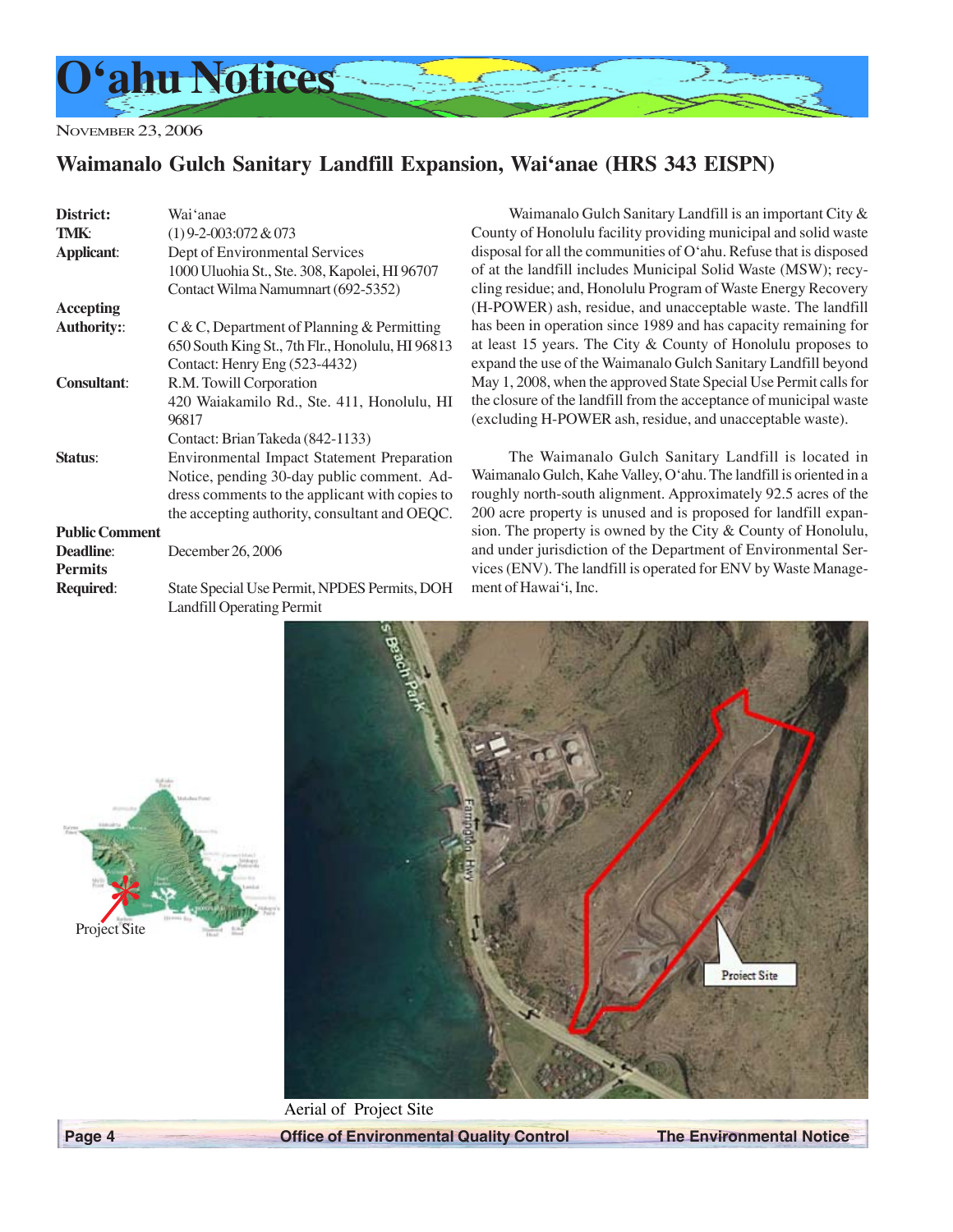<span id="page-4-0"></span>

### **Kapolei Harborside Center (HRS 343 FEIS)**

| District:          | 'Ewa                                              |
|--------------------|---------------------------------------------------|
| TMK:               | $(1)$ 9-1-14:33 (por.), 9-1-14:34, 35 & 9-1-15:20 |
|                    | (por.)                                            |
| <b>Applicant:</b>  | Kapolei Property Development, LLC                 |
|                    | 1001 Kamokila Blvd., Ste. 250, Kapolei HI 96707   |
|                    | Contact: Steve Kelly (674-3289)                   |
| Accepting          |                                                   |
| <b>Authority:</b>  | State of Hawai'i, Land Use Commission             |
|                    | P.O. Box 2359, Honolulu, HI 96804                 |
|                    | Contact: Anthony Ching (587-3822)                 |
| <b>Consultant:</b> | Group 70 International, Inc.                      |
|                    | 925 Bethel St., 5th Flr., Honolulu, HI 96813      |
|                    | Contact: Jeff Overton (523-5866)                  |
| Status:            | Accepted by the State Land Use Commission         |
|                    | on November 2, 2006                               |
| <b>Permits</b>     |                                                   |
| Required:          | State Land Use Boundary Amendment, Zon-           |
|                    | ing, Grading and Building Permits; construc-      |
|                    | tion Related Permits; National Pollution Dis-     |
|                    | charge Elimination System Approval; Water;        |
|                    | Drainage, Wastewater and Roadway Master           |
|                    | Plans and Approvals, and a Sewer Connection       |
|                    | Permit                                            |

The site of the proposed Kapolei Harborside Center is 345 acres of former agricultural land. The majority of the site is vacant, though existing on-site uses include a nursery, a green waste collection and compost processing operation, fill material stockpiling, and a coal conveyor belt that transports coal from the harbor to power stations to the south of the site. All of the current and planned land uses surrounding the project area are urban, with no adjacent or nearby agricultural activities. A range of industrial uses is planned for Kapolei Harborside Center, which is consistent with City and County of Honolulu General Plan and 'Ewa Development Plan.



The industrial development in this location will provide new job opportunities for the expanding communities of Kapolei, 'Ewa, the Wai'anae Coast and Central O'ahu. The requested changes from Agriculture to Urban will further urbanize the area and reinforce Kapolei as the Secondary Urban Center. Due to its proximity to Kalaeloa/Barbers Point Harbor, providing designated areas for industrial land and maritime support activities will help foster a favorable business climate in Hawai'i. The project will offer about 250 acres of industrial, warehouse and related business uses. The remaining acreage will be used for drainage, roadways, a wastewater pumping station, a sinkhole preserve area, and a capped hazardous materials area.

This FEIS provides an overview of the technical, environmental, social and economic aspects of the proposed project, identifies possible impacts of the proposed project, their significance, and strategies to mitigate potential impacts.



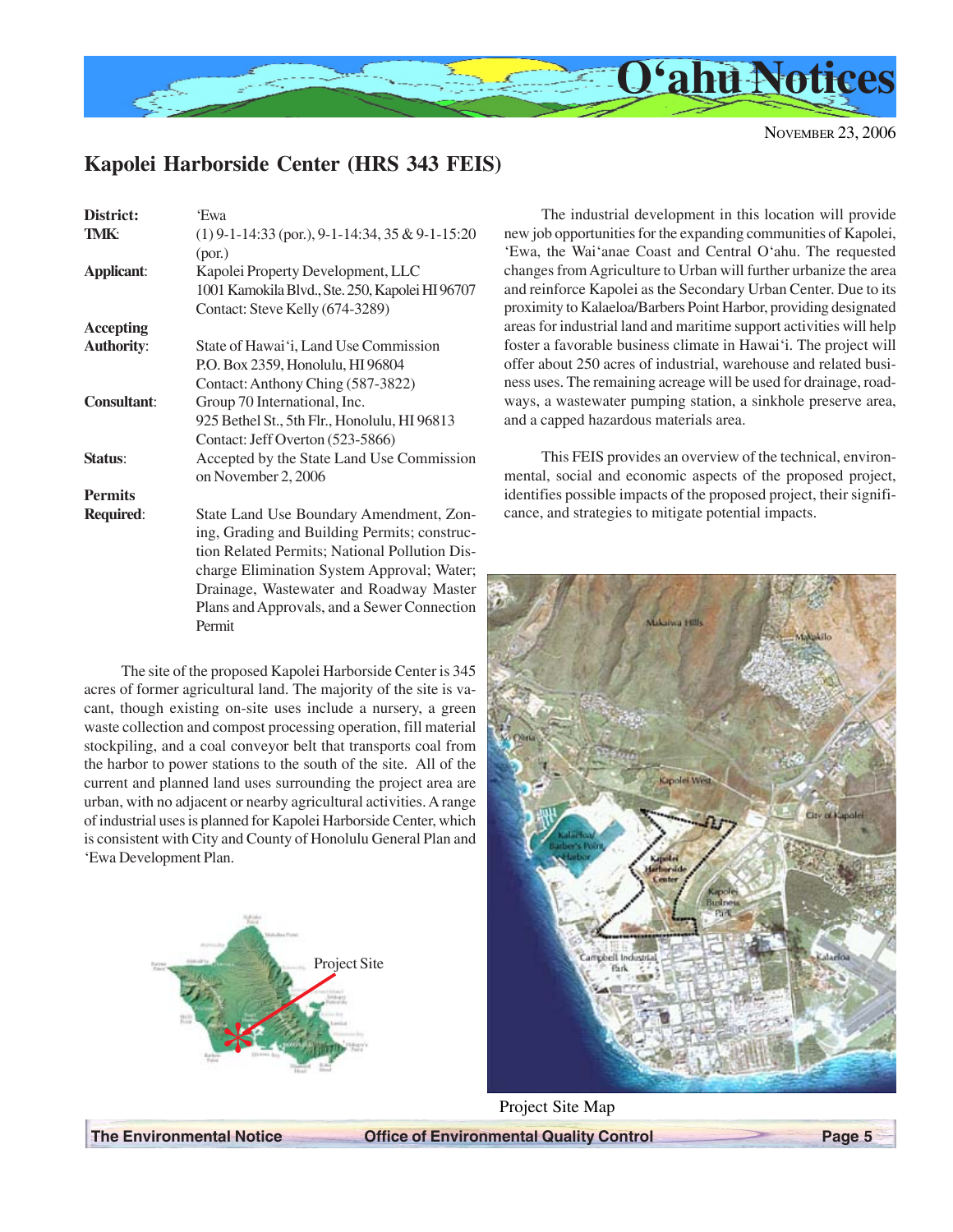<span id="page-5-0"></span>

NOVEMBER 23, 2006

### **Kapalua Coastal Trail (HRS 343 DEA)**

| District:             | Lahaina                                               |
|-----------------------|-------------------------------------------------------|
| TMK:                  | $(2)$ 4-2-04:04, 10, 12, 14-17, 24, 25, 32, 34, 37, & |
|                       | 43; 4-2-05:41, 42 & 49                                |
| Applicant:            | Maui Land & Pineapple Company, Inc.                   |
|                       | 1000 Kapalua Dr., Lahaina, HI 96761                   |
|                       | Contact: Yarrow Flower (669-5622)                     |
| <b>Approving</b>      |                                                       |
| Agency:               | Maui Planning Departmentt/ Maui Planning              |
|                       | Commisison, 250 S High St., Wailuku, HI 96793         |
|                       | Contact: Michael Foley (270-7735)                     |
| <b>Consultant:</b>    | PBR Hawai'i, ASB Tower,                               |
|                       | 1001 Bishop St., Ste. 650, Honolulu, HI 96813         |
|                       | Contact: Tom Schnell (521-5631)                       |
| <b>Public Comment</b> |                                                       |
| Deadline:             | December 26, 2006                                     |
| Status:               | Draft environmental assessment (DEA) notice           |
|                       | pending 30-day public comment. Address com-           |
|                       | ments to the applicant with copies to the ap-         |
|                       | proving agency, consultant and OEQC.                  |
| <b>Permits</b>        |                                                       |
| <b>Required:</b>      | <b>SMA Permit: Shoreline Setback Structure/Ac-</b>    |
|                       | tivity Determination; Conservation District           |
|                       | Use Permit                                            |

The Kapalua Coastal Trail will stretch 2.5 miles from Lower Honoapi'ilani Road in the Kapalua Resort to Honolua Bay. It will greatly increase lateral public shoreline access and connect five beaches. Three spur trails bring the total trail length to 3.5 miles and will allow trail users to detour off the main Trail route to experience unique places, such as Hawea Point and Namalu Bay, a Hawaiian plant arboretum, and the scenic Makaluapuna Point lava formation, known as "dragon's teeth."

The goal of the Trail is to create a unified trail system that is aesthetically and culturally appropriate to the Kapalua setting, and provide a unique and memorable nature experience for trail users. Trail users will be rewarded with dramatic vistas of the shoreline, neighboring islands, and resort features, as well as exposure to important aspects of Hawaiian culture, geology, and plant and animal life. Other Trail benefits include: increased shoreline access; health benefits of exercise; and transportation routes providing alternatives to automobile transportation. The Trail is not anticipated to result in significant negative impacts. No degradation of environmental quality is anticipated.

Various public shoreline access points, parking spaces, and related facilities provided within Kapalua Resort already allow extensive public access to the shoreline and ocean. The Trail will link these existing public shoreline access points and facilities to a continuous, linear trail, thereby greatly increasing lateral public shoreline access from Kapalua to Honolua Bay.





Aerial of project site

 **Page 6 Control Control Control Page 6 Control Page 6 Control Control Page 6 Control Page 10 Page 10 Page 10 Page 10 Page 10 Page 10 Page 10 Page 10 Page 10 Page 10 Page 10 Page 10 Page 10 Page 10 Page 10 Page 10 Page 10**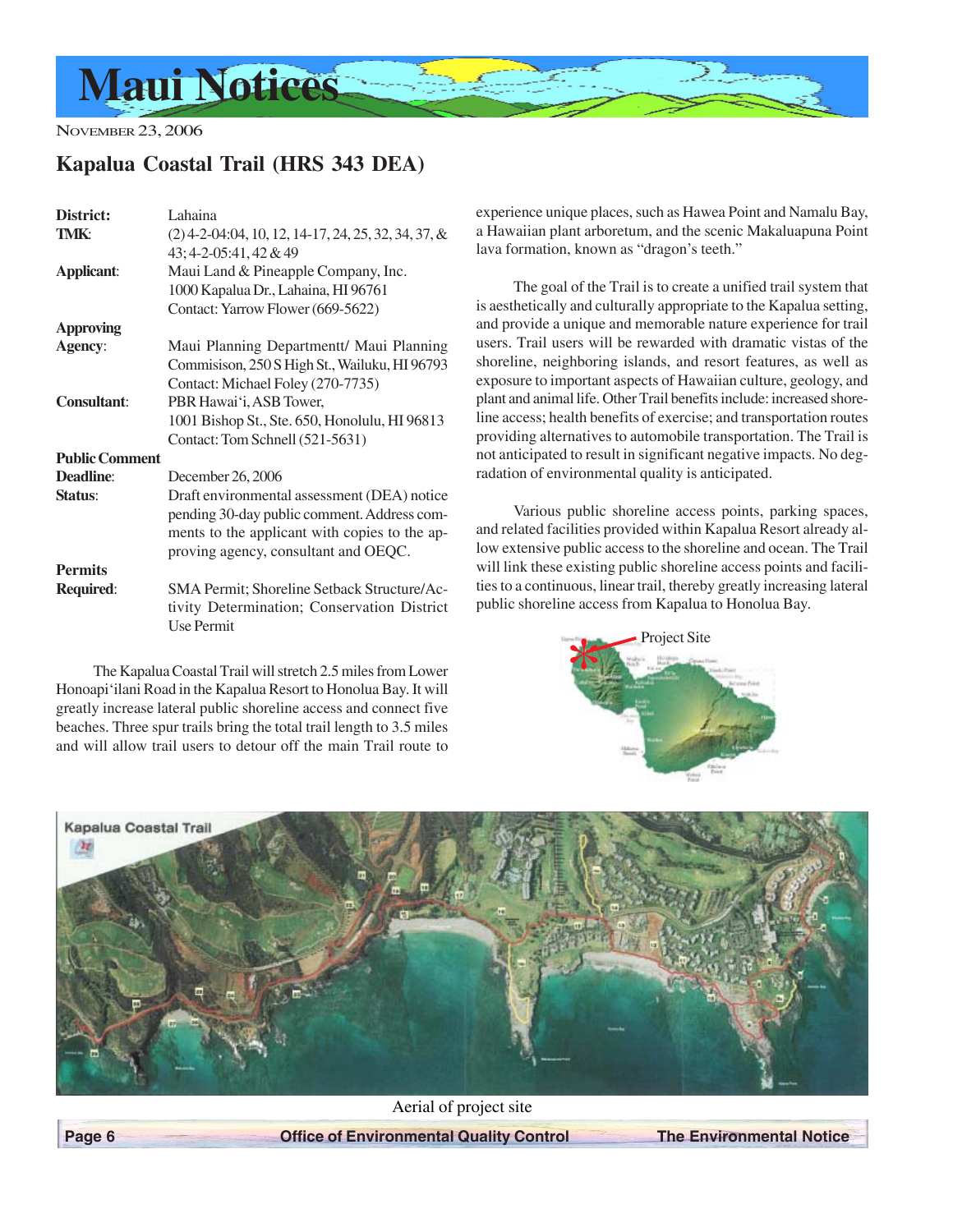<span id="page-6-0"></span>

\*

# **Kuraoka Single-Family Dwelling (HRS 343 FEA-FONSI)**

| District:          | Hanalei                                   |
|--------------------|-------------------------------------------|
| TMK:               | $(4) 5 - 9 - 02 - 059$                    |
| <b>Applicant:</b>  | Exchange Accommodators, Inc.              |
|                    | P.O. Box 223501, Princeville, HI 96722    |
|                    | Contact: Jon Anderton (826-9588)          |
| <b>Approving</b>   |                                           |
| <b>Agency:</b>     | Dept. of Land & Natural Resources         |
|                    | P.O. Box 621, Honolulu, HI 96809          |
|                    | Contact: Samuel Lemmo (587-0380)          |
| <b>Consultant:</b> | Belles Graham Proudfoot & Wilson, LLP     |
|                    | 4334 Rice St., Ste. 202, Lihue, HI 96766  |
|                    | Contact: Max Graham, Jr. (246-6962)       |
| <b>Status:</b>     | Final environmental assessment (FEA) and  |
|                    | Finding of No Significant Impact (FONSI). |
| <b>Permits</b>     |                                           |
| <b>Required:</b>   | <b>Conservation District Use Permit</b>   |
|                    |                                           |

This constitutes a proposal to build a single-family dwelling on property located at Ha'ena, Hanalei, Kaua'i, Hawai'i, bearing Tax Key No.: (4) 5-9-02-059. The lot contains 10,942 square feet, more or less. The proposed two bedroom, two bath dwelling will contain approximately 2,157.5 square feet (1,357.5 square feet of livable area, 80 square feet for the stairwell, and 720 square feet of lanai area), will be constructed primarily of wood, with a foundation of concrete columns on concrete footings, and will

be primary residence of David R. Kuraoka and his wife. The dwelling will be approximately 28' in height (the second floor is elevated to meet Flood Ordinance requirements, and the first floor consists of an open carport and storage area). No major impacts are expected to result, as the property previously had a single-family dwelling that was built in about 1937, and is in a neighborhood with other single-family residences. All utilities that are required to serve the home will be connected at the expense of the applicant, and no public funds are required to be expended in this proposal. The home will be painted in a "plantation green" color. Wastewater will be handled through a septic system meeting Department of Health requirements.

A Conservation District Use Permit was previously issued for this property in October 2003, for a single-family dwelling. However, since construction of the dwelling was not commenced or completed within the time required by the Board of Land and Natural Resources, the permit expired.

Project Site



**The Environmental Notice Control Page 7** Office of Environmental Quality Control Page 7 Project Site Map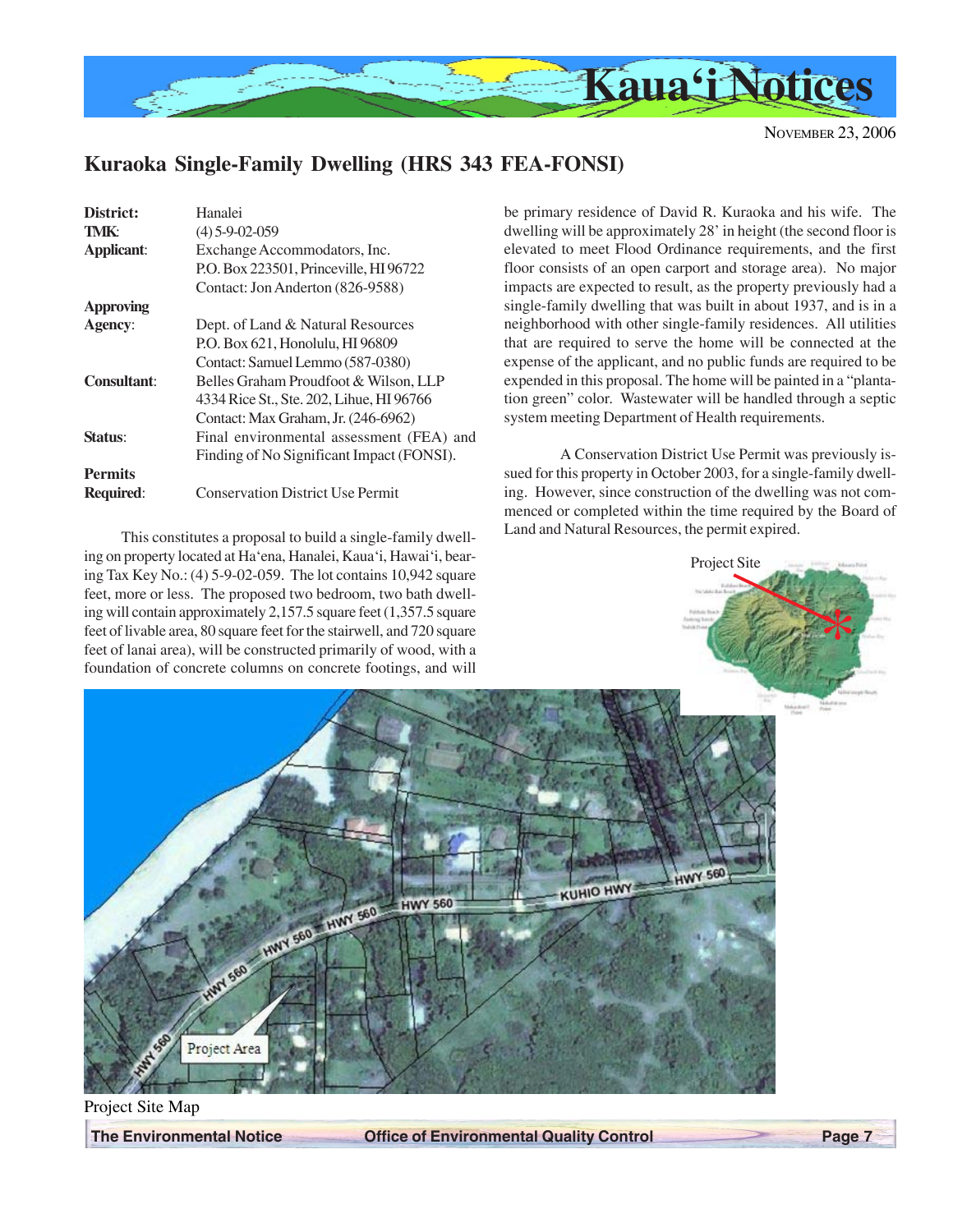<span id="page-7-0"></span>

## **Village at Po'ipu (HRS 343 FEIS)**

| District:          | Koloa                                               |  |  |  |
|--------------------|-----------------------------------------------------|--|--|--|
| TMK:               | $(4)$ 2-8-13:01, 2-8-14:01-04, 2-8-14:19, 2-8-14:37 |  |  |  |
|                    | and Lot 19B (Hapa Road)                             |  |  |  |
| <b>Applicant:</b>  | Eric A. Knudsen Trust                               |  |  |  |
|                    | P.O. Box 759, Kalaheo, HI 96741                     |  |  |  |
|                    | Contact: Stacey Wong (332-5676)                     |  |  |  |
| Accepting          |                                                     |  |  |  |
| <b>Authority:</b>  | State Land Use Commission                           |  |  |  |
|                    | P.O. Box 2359, Honolulu, HI 96804                   |  |  |  |
|                    | Contact: Anthony Ching (587-3822)                   |  |  |  |
| <b>Consultant:</b> | PBR Hawai'i, ASB Tower                              |  |  |  |
|                    | 1001 Bishop St., Ste. 650, Honolulu, HI 96813       |  |  |  |
|                    | Contact: Kimi Yuen (521-5631)                       |  |  |  |
| Status:            | Accepted by the State Land Use                      |  |  |  |
|                    | Commission on November 2, 2006                      |  |  |  |
| <b>Permits</b>     |                                                     |  |  |  |
| <b>Required:</b>   | State Land Use Boundary Amend-                      |  |  |  |
|                    | ment, NPDES, Archaeological Ap-                     |  |  |  |
|                    | provals, Grading/Building Permits,                  |  |  |  |
|                    | <b>Subdivision Approval</b>                         |  |  |  |

The Eric A. Knudsen Trust proposes to develop a residential community called the Village at Po'ipu, to be located in Po'ipu, Kaua'i. The project will include a mix of single-family and multi-family residential units, archaeological preserves, parks, and bicycle/pedestrian paths.





Located in an area designated as "Residential Community" on the Kaua'i County General Plan, the project is expected to fill some of South Kaua'i's residential growth needs by providing a variety of housing options while preserving significant archaeological sites. As planned, the project will contain 350- 503 residential units, 12 acres of parks, and over 23 acres of archaeological preserves. Bicycle and pedestrian paths will be built throughout the project including a shared path in Hapa Road.

Positive impacts include increasing housing for the region, the preservation of archaeological sites, creation of parks and open

> Learnd - Proposed Mises **VERT BUCHOARY**

space within the community, improved runoff quality, and positive economic impacts. Other impacts include changes to the land use and character of the property from pastureland scrub to residential uses, potential increases in traffic, greater demands on public infrastructure systems and services, and shortterm impacts to air quality and noise levels due to construction.

This EIS has been prepared to address HRS Chapter 343 requirements and to support a State Land Use District Boundary Amendment (SLUDBA) for a portion of the project site. The State Land Use Commission accepted the Final EIS at its hearing on November 2, 2006.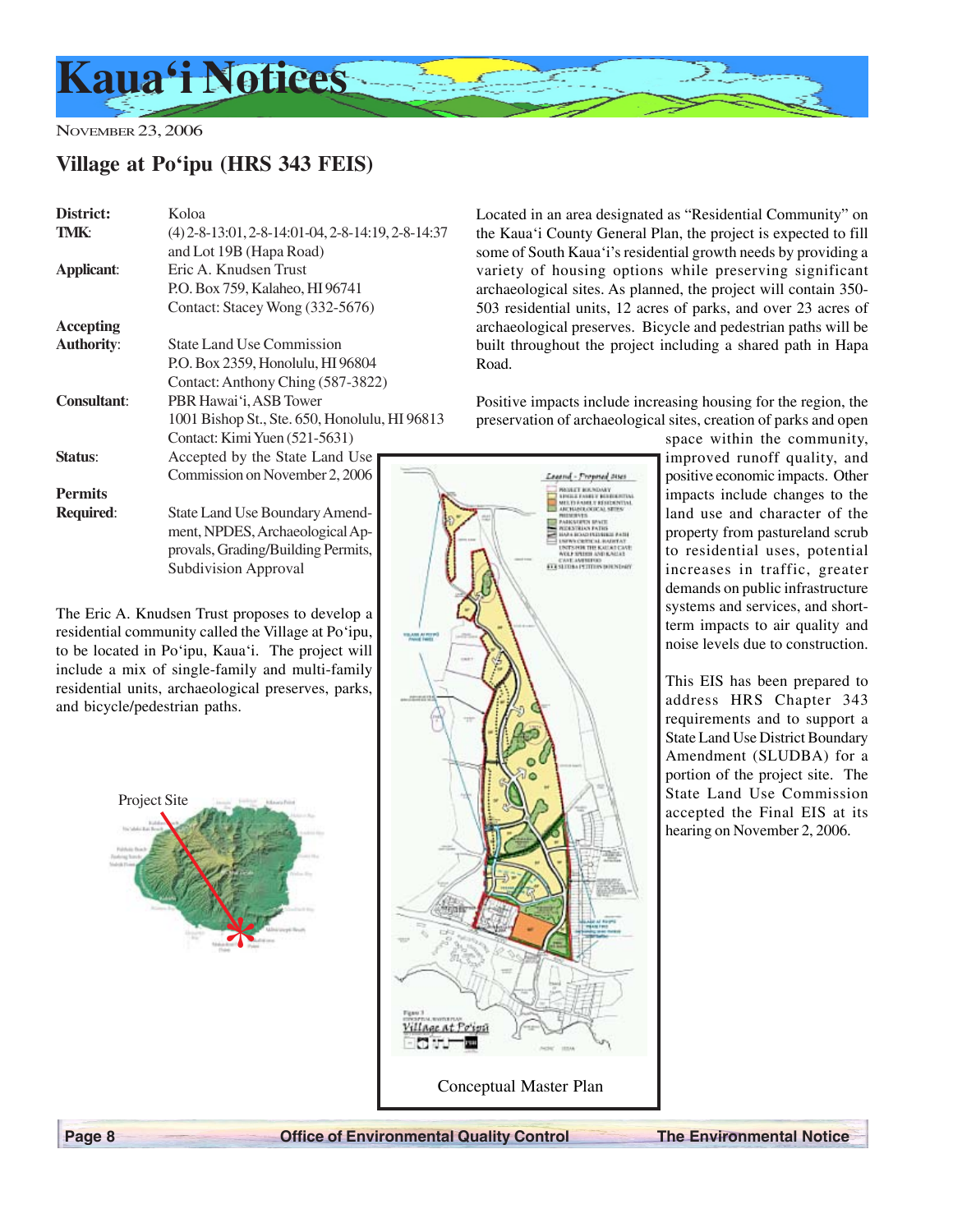<span id="page-8-0"></span>

### **Federal Consistency Reviews**

The Hawai'i Coastal Zone Management (CZM) Program has received the following federal actions to review for consistency with the CZM objectives and policies in Chapter 205A, Hawai'i Revised Statutes. This public notice is being provided in accordance with section 306(d) (14) of the National Coastal Zone Management Act of 1972, as amended. For general information about CZM federal consistency please call John Nakagawa with the Hawai'i CZM Program at 587-2878. For neighboring islands use the following toll free numbers: Lana'i & Moloka'i: 468-4644 x72878, Kaua'i: 274-3141 x72878, Maui: 984-2400 x72878 or Hawai'i: 974-4000 x72878.

For specific information or questions about an action listed below please contact the CZM staff person identified for each action. Federally mandated deadlines require that comments be received by the date specified for each CZM consistency review and can be mailed to:

> Office of Planning, Department of Business, Economic Development and Tourism P.O. Box 2359, Honolulu, Hawai'i 96804 Or, fax comments to the Hawai'i CZM Program at 587-2899.

### **Fort Barrette Road Widening Project, 'Ewa, O'ahu**

| Applicant:          | State of Hawai'i Department of Transportation, |  |  |
|---------------------|------------------------------------------------|--|--|
|                     | <b>Highways Division</b>                       |  |  |
| Contact:            | Ms. Li Nah Okita, 692-7581                     |  |  |
| Federal Action:     | <b>Federal Funding</b>                         |  |  |
| Federal Agency:     | Federal Highway Administration                 |  |  |
| Location:           | Fort Barrette Road, 'Ewa, O'ahu                |  |  |
|                     | Comments Due: December 8, 2006                 |  |  |
| <b>CZM</b> Contact: | John Nakagawa, 587-2878                        |  |  |
| Proposed Action:    |                                                |  |  |

The applicant proposes to use federal funds from the Federal Highway Administration to widen Fort Barrette Road in 'Ewa, Oahu, to relieve existing traffic congestion. Fort Barrette Road would be widened from two-lanes to four-lanes between Farrington Highway and the O'ahu Railway and Land (OR&L) Right-of-Way. In conjunction with the roadway widening, the project proposal includes installing sidewalks and bike lanes, upgrading street lights and other safety features, and improving the railroad crossing of the OR&L Right-of-Way near the southern terminus of Fort Barrette Road.

# **Special Management Area (SMA) Minor Permits**

Pursuant to Hawai'i Revised Statute (HRS) 205A-30, the following is a list of SMA Minor permits that have been approved or are pending by the respective county/state agency. For more information about any of the listed permits, please contact the appropriate county/state Planning Department. City & County of Honolulu (523-4131); Hawai'i County (961-8288); Kaua'i County (241-6677); Maui County (270-7735); Kaka'ako (Honolulu) or Kalaeloa (Barbers Point) Community Development District (587-2840).

| SPECIAL MANAGEMENT AREA (SMA) MINOR PERMITS |                                                                                                                  |                                                     |  |  |  |
|---------------------------------------------|------------------------------------------------------------------------------------------------------------------|-----------------------------------------------------|--|--|--|
| <b>Location (TMK)</b>                       | Applicant/Agent                                                                                                  |                                                     |  |  |  |
| Hawai'i: Kona (7-8-14-77)                   | Demolition & removal of rock walls & irrigation system $\&$<br>resurfacing of driveway/parking area (SMM 06-40). | Richard M. Applebaum                                |  |  |  |
| Maui: Pa'ia (3-8-2-49)                      | 2 lot subdivision (SM2 20060094)                                                                                 | Montague, Donald                                    |  |  |  |
| Maui: Kahului (3-7-2-11)                    | Alteration to MCC automotive shop (SM2 20060095)                                                                 | SOH Dept of Accounting &<br><b>General Services</b> |  |  |  |
| Maui: Hana (1-4-4-34)                       | Wastewater treatment system improvement (SM2 20060096)                                                           | Dept of Parks and Recreation                        |  |  |  |
| Maui: $(2-1-23-4)$ through 6)               | Enclose covered lanais for various units (SM2 20060097)                                                          | Kos, Ronald                                         |  |  |  |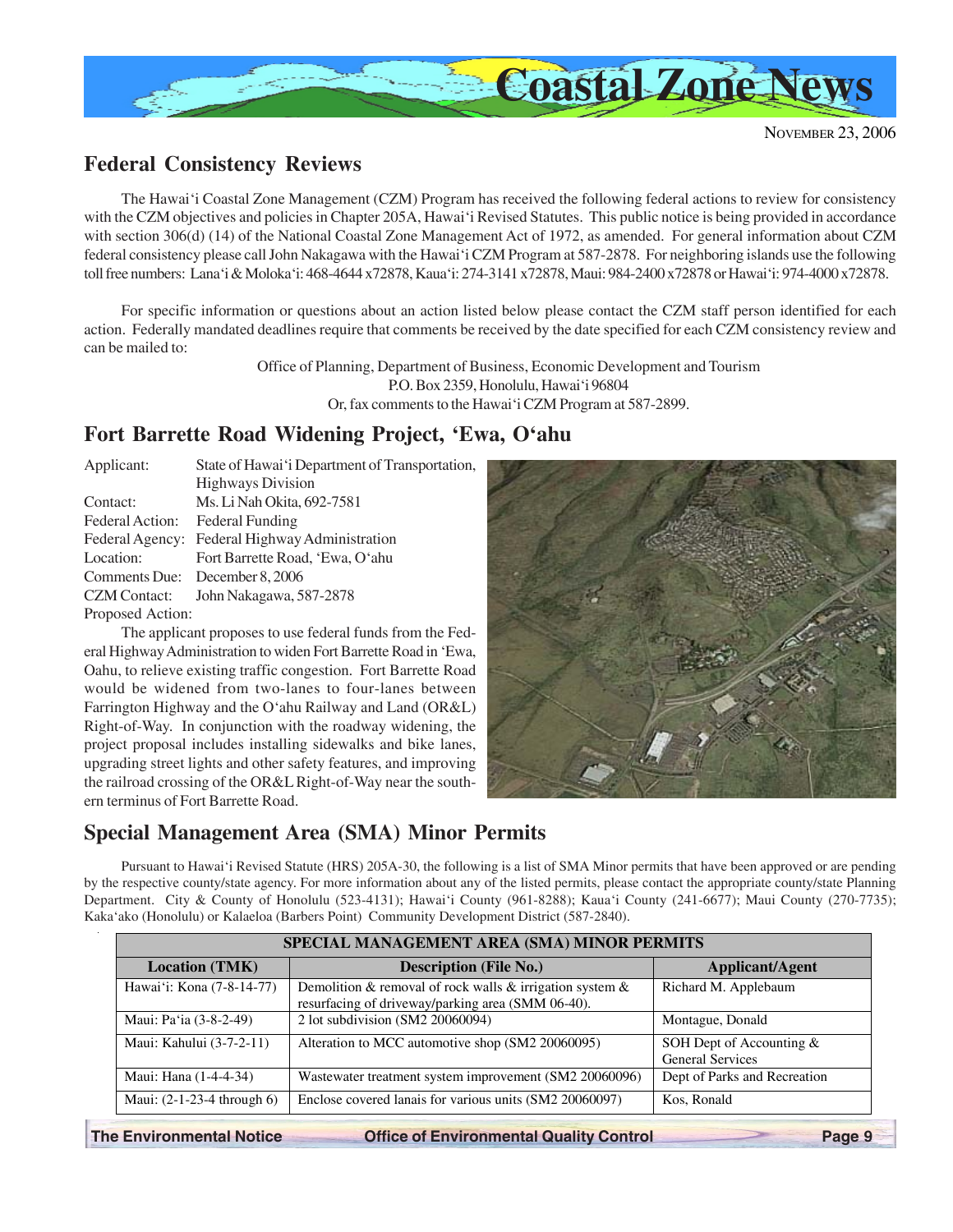<span id="page-9-0"></span>

### **Shoreline Certification Applications**

Pursuant to § 13-222-12, HAR the following shoreline certification applications are available for inspection at the DLNR District Land Offices on Kaua'i, Hawai'i and Maui and at Room 220, 1151 Punchbowl St., Honolulu, O'ahu (Tel: 587-0414). All comments shall be submitted in writing to the State Land Surveyor, 1151 Punchbowl Street, Room 210, Honolulu, Hawai'i 96813 and postmarked no later than fifteen (15) calendar days from the date of the public notice of the application. If there are any questions, please call Barry Cheung or Robert Ing at (808) 587-0384.

| File No. | Date       | Location                                                              | Applicant/Owner     | <b>TMK</b>        |
|----------|------------|-----------------------------------------------------------------------|---------------------|-------------------|
| OA-1124  | 10/24/2006 | Lot 4-B of Land Court Application (Map 35), land<br>Gil P. Bumanglag/ |                     | 9-1-007:058       |
|          |            | situated at Pu'uloa, 'Ewa, Island of O'ahu, HI                        | Estelita T. Terrado |                   |
|          |            | Address: 91-545 Fort Weaver Road                                      |                     |                   |
|          |            | Purpose: Building Setback                                             |                     |                   |
| OA-1125  | 10/11/2006 | Lot 1-A-39 of Land Court Application 1089 (Map                        | Gil P. Bumanglag/   | 6-7-015:040       |
|          |            | 40), land situated at Kamananui, Wai'alua, Island                     | Lawrence L.         |                   |
|          |            | of O'ahu, HI                                                          | Markworth           |                   |
|          |            | Address: 67-002 Kaha'one Place                                        |                     |                   |
|          |            | Purpose: Building Setback                                             |                     |                   |
| OA-1126  | 10/19/2006 | Land situated at Wai'alee, Ko'olauloa, Island of                      | Dennis Hashimoto/   | 5-8-001:021       |
|          |            | O'ahu, HI                                                             | Ralph Gray &        |                   |
|          |            | Address: 58-001 Kamehameha Highway                                    | Myrna Kai           |                   |
|          |            | Purpose: Building Permit                                              |                     |                   |
| OA-1127  | 10/19/2006 | Lot 6 & 134 of Land Court Consolidation 23 (Map                       | Robert K. Y. Lee/   | $5-4-003:003 \&$  |
|          |            | 2 & 15), land situated at Kaipapau, K'oolauloa,                       | Gary Fanger         | 054               |
|          |            | Island of O'ahu, HI                                                   |                     |                   |
|          |            | Address: 54-327, 54-329, 54-337 & 54-337A,                            |                     |                   |
|          |            | Kamehameha Highway                                                    |                     |                   |
|          |            | Purpose: Building Permit                                              |                     |                   |
| MO-099   | 10/10/2006 | Lot 338 of Land Court Application 1683 (Map 19),                      | Roger D. Fleenor/   | 5-1-008:050       |
|          |            | land situated at Kaluakoi and Ilole, Island of                        | Thomas & Kerri L.   |                   |
|          |            | Moloka'i, HI                                                          | Lether              |                   |
|          |            | Address: Poha'akuloa Road, Kaluakoi                                   |                     |                   |
|          |            | Purpose: Building Permit                                              |                     |                   |
| KA-203   | 10/16/2006 | Lot 63, land situated at Port Allen, Ele'ele, Island                  | Dennis M. Esaki/A   | $2 - 1 - 003:005$ |
|          |            | of Kaua'i, HI                                                         | & B Properties,     |                   |
|          |            | Address: 4341 Wai'alo Road                                            | Inc.                |                   |
|          |            | Purpose: Building Permit                                              |                     |                   |



**Page 10 Center Control Deffice of Environmental Quality Control The Environmental Notice**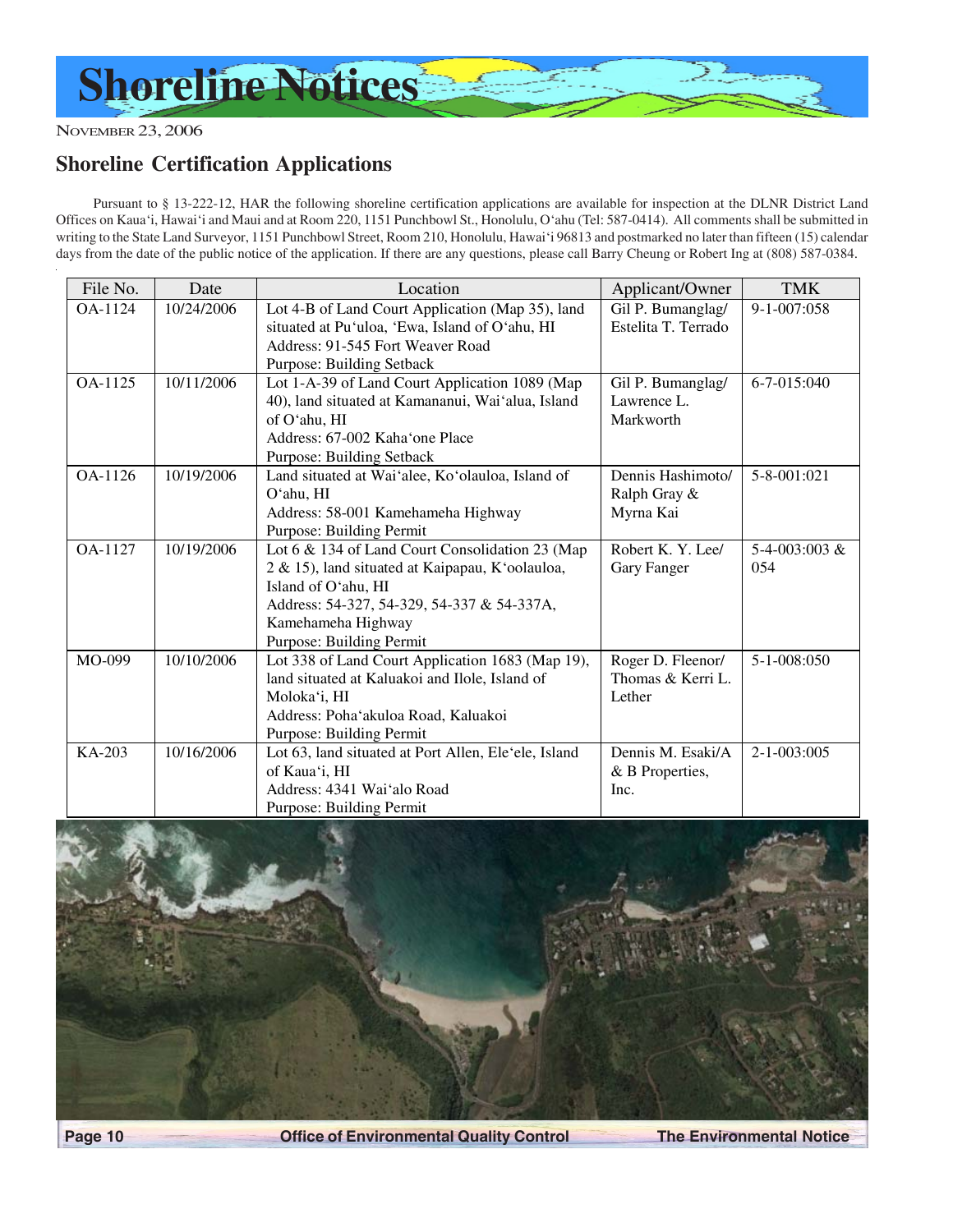<span id="page-10-0"></span>

# **Shoreline Certifications and Rejections**

Pursuant to §§13-222-26, HAR the following shorelines have been proposed for certification or rejection by the DLNR. Any person or agency wishing to appeal a proposed shoreline certification or rejection shall file a notice of appeal in writing with the department no later than 20 calendar days from the date of the public notice of the proposed shoreline certification or rejection. The Notice of appeal shall be sent to the Board of Land and Natural Resources, 1151 Punchbowl Street, Room 220, Honolulu, Hawai'i 96813.

|                                 | OA-1107 | Proposed<br>Shoreline      | Lot 21 of Land Court Application 1596 (Map 1),                                                       | Towill, Shigeoka &<br>Associates/ Kenton      | $3 - 6 - 01:21$      |
|---------------------------------|---------|----------------------------|------------------------------------------------------------------------------------------------------|-----------------------------------------------|----------------------|
|                                 |         | Certification              | land situated at Wailupe, Honolulu, Island of<br>O'ahu                                               | Eldridge                                      |                      |
|                                 |         |                            | Address: 298 Wailupe Circle                                                                          |                                               |                      |
|                                 |         |                            | Purpose: Building Permit                                                                             |                                               |                      |
|                                 | OA-1117 | Proposed                   | Kewalo Basin Park, Honolulu, Island of O'ahu                                                         | Austin, Tsutsumi &                            | $2 - 1 - 58:01$      |
|                                 |         | Shoreline<br>Certification | Address: Kewalo Basin Park<br>Purpose: Determine Setback                                             | Associates, Inc./HCDA<br>(SOH)                | por                  |
|                                 | OA-1118 | Proposed                   | Portion of Grant 273 and Grant 340, land situated                                                    | ParEn. Inc./Castle &                          | $6 - 8 - 03:01$      |
|                                 |         | Shoreline                  | at Mokule'ia, Wai'alua, Island of O'ahu                                                              | Cooke, Inc.                                   |                      |
|                                 |         | Certification              | Address: 68-379 Farrington Highway                                                                   |                                               |                      |
|                                 | OA-1119 | Proposed                   | Purpose: SMA Permit<br>Portion of the Filled Land of Ka'akaukukui, land                              | Austin, Tsutsumi &                            | $2 - 1 - 06:01$      |
|                                 |         | Shoreline                  | situated at Honolulu, Island of O'ahu                                                                | Associates, Inc./ HCDA                        | and 10               |
|                                 |         | Certification              | Address: 40 Ahui Street and 98 Ko'ula Street                                                         | (SOH)                                         |                      |
|                                 |         |                            | Purpose: Determine Setback                                                                           |                                               |                      |
|                                 | OA-1121 | Proposed<br>Shoreline      | Lot 1063 of Land Court Application 677 (Map<br>253), land situated at Kane'ohe, Ko'olaupoko,         | Gil Surveying Services,<br>Inc./ Guy Taylor   | 4-4-39:25            |
|                                 |         | Certification              | Island of O'ahu                                                                                      |                                               |                      |
|                                 |         |                            | Address: 235 Lanipo Drive                                                                            |                                               |                      |
|                                 |         |                            | Purpose: Building Permit                                                                             |                                               |                      |
|                                 | OA-1122 | Proposed<br>Shoreline      | Lot B and Parcel 7 Land Commission Award<br>8559-B, Apana 32, land situated at Kapahulu,             | Sam O. Hirota, Inc/Nigel<br>& Alicia Pentland | $3 - 1 -$<br>038:002 |
|                                 |         | Certification              | Honolulu, Island of O'ahu                                                                            |                                               |                      |
|                                 |         |                            | Address: 3715 Diamond Head Road                                                                      |                                               |                      |
|                                 |         |                            | Purpose: Building Permit                                                                             |                                               |                      |
|                                 | OA-1123 | Proposed<br>Shoreline      | Lot 1124 of Land Court Application 677 (Map                                                          | Walter P. Thompson,<br>Inc./ Tomota Daws      | $4 - 3 - 12:36$      |
|                                 |         | Certification              | 255), land situated at Kailua, Ko'olaupoko, Island<br>of O'ahu                                       |                                               |                      |
|                                 |         |                            | Address: 112-A South Kalaheo Avenue                                                                  |                                               |                      |
|                                 |         |                            | Purpose: Building Permit                                                                             |                                               |                      |
|                                 | MA-340  | Rejected                   | Lot 48-A-1 Mailepai Hui Partition Subdivision,<br>land situated at Ala'eloa, Lahaina, Island of Maui | Valera, Inc./Ka Pali,<br><b>LLC</b>           | $4 - 3 - 15:04$      |
|                                 |         |                            | Address: 48A-1 Hui Road E                                                                            |                                               | por                  |
|                                 |         |                            | Purpose: Building Setback                                                                            |                                               |                      |
|                                 | MA-354  | Proposed                   | Lot 1, portion of Royal Patent 8213, Land                                                            | Akamai Land Surveying,                        | $2 - 1 - 12:12$      |
|                                 |         | Shoreline<br>Certification | Commission Award 6715, land situated at<br>Ke'auhou, Makawao, Island of Maui                         | Inc./Lawrence & Mary<br>Ellen Hughes          |                      |
|                                 |         |                            | Address: 4670 Old Makena Road                                                                        |                                               |                      |
|                                 |         |                            | Purpose: Building Permit                                                                             |                                               |                      |
|                                 | HA-328  | Proposed                   | Parcel 6 por of Kukio Phase 1-A File Plan 2285,                                                      | Sam O. Hirota Inc./WB                         | $7 - 2 - 16:03$      |
|                                 |         | Shoreline<br>Certification | land situated at Pupule at Kukio 1st, Island of<br>Hawai'i                                           | Kukio Resorts, LLC                            |                      |
|                                 |         |                            | Address: None Assigned                                                                               |                                               |                      |
|                                 |         |                            | Purpose: Determine Setback                                                                           |                                               |                      |
|                                 | KA-198  | Proposed                   | Lot 34 Ha'ena Hui Land, land situated at Ha'ena,                                                     | <b>Wagner Engineering</b>                     | 5-9-05:28            |
|                                 |         | Shoreline<br>Certification | Halelea, Island of Kaua'i<br>Address: Kuhio Highway (no address assigned)                            | Services, Inc./Jess<br>Jackson & Barbara      |                      |
|                                 |         |                            | Purpose: Determine Setback                                                                           | Banke                                         |                      |
|                                 | KA-202  | Proposed                   | Lots 175, 176 and 178 of Land Court Application                                                      | Kodani & Associates,                          | $2 - 8 - 17:17$      |
|                                 |         | Shoreline                  | 956 (Map 20), land situated at Koloa, Island of                                                      | Inc./CTF Hawai'i Hotel                        | 19                   |
|                                 |         | Certification              | Kauai<br>Address: 2251 Po'ipu Road                                                                   | Partners LP                                   |                      |
|                                 |         |                            | Purpose: Consolidation                                                                               |                                               |                      |
| <b>The Environmental Notice</b> |         |                            | <b>Office of Environmental Quality Control</b>                                                       |                                               | Page 11              |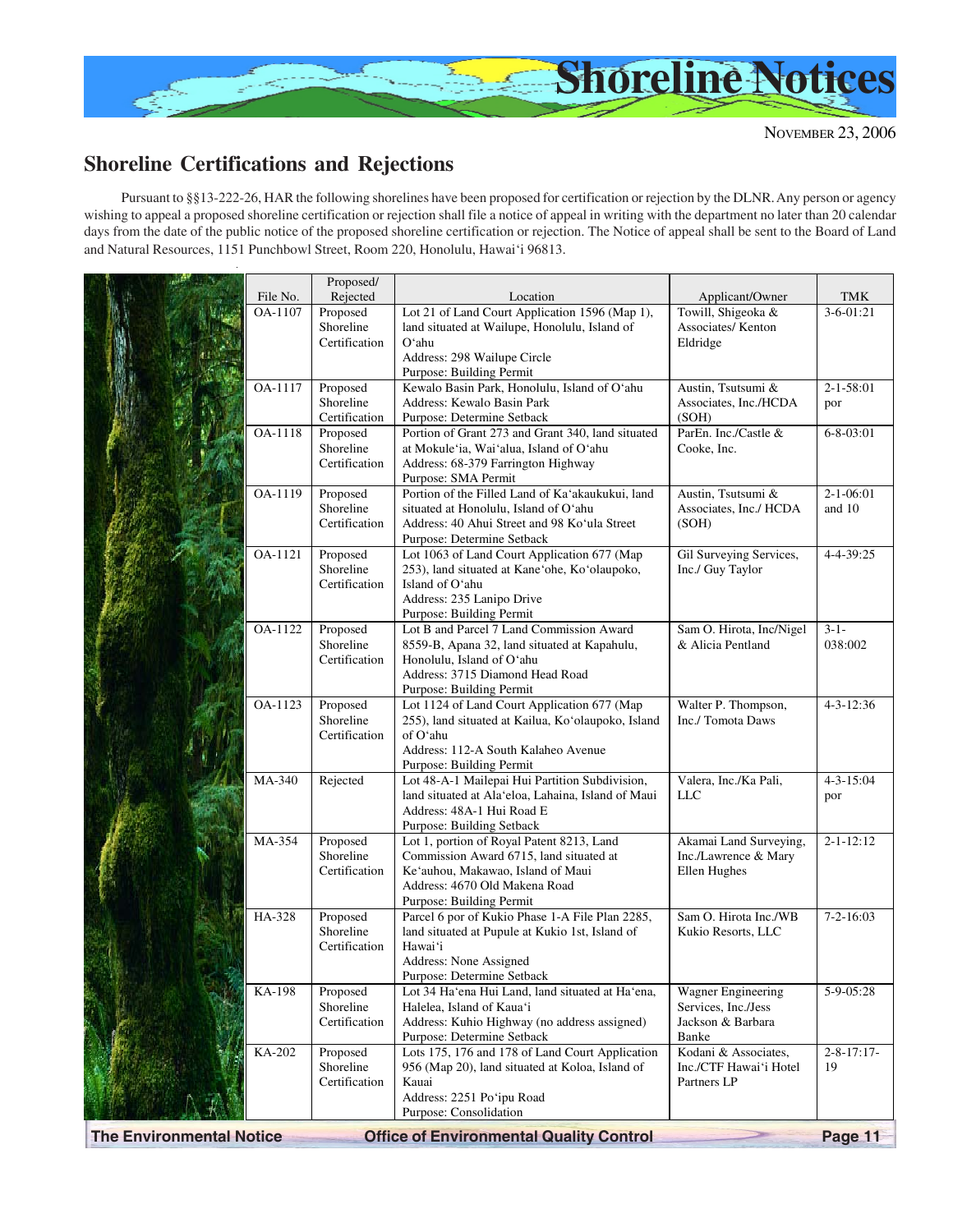### <span id="page-11-0"></span>**Department of Health Permits**

The following three pages contain a list of some pollution control permits currently before the State Department of Health. For more information about any of the listed permits, please contact the appropriate branch or office of the Environmental Management Division at 919 Ala Moana Boulevard, Honolulu. Abbreviations are as follows: **CAB** - Clean Air Branch (586-4200) ; **CD** - comments due; **CSP** - Covered Source Permit; **CWB** - Clean Water Branch (586-4309); **I** - issued; **SHWB** - Solid and Hazardous Waste Branch (586-4226); **SDWB** - Safe Drinking Water Branch (586-4258); **N** - none; **NSP**-Noncovered Source Permit; **NPDES** - National Pollutant Discharge Elimination System under the Federal Clean Water Act; **R** - received; **T** - temporary; **UIC** - Underground Injection Control; **NA** - not applicable.

### **Safe Drinking Water Branch**

| Branch &                               | Applicant &                                                                 |                                                                                                                     | Pertinent        |                                                                                                     |
|----------------------------------------|-----------------------------------------------------------------------------|---------------------------------------------------------------------------------------------------------------------|------------------|-----------------------------------------------------------------------------------------------------|
| Permit Type                            | Permit Number                                                               | Project Location                                                                                                    | Dates            | Proposed Use                                                                                        |
| SDWB,<br>UIC Permit                    | Land Division, Dept. of<br>Land & Natural Resources<br>State of HI, UH-2506 | Hulce Property-Lower Residence<br>71-1555A Hawai'i Belt Rd, Pu'u<br>Anahulu                                         | n/a              | Abandon 1 unregistered injection-<br>well cesspool.                                                 |
| SDWB.<br><b>UIC</b> Permit             | Honsador Lumber LLC<br>UH-2511                                              | Honsador Lumber LLC (Kona)<br>(3)7-3-51:32; 73-5580 Kauhola St.,<br>Kailua-Kona                                     | n/a              | Register 1 existing injection well<br>for surface drainage.                                         |
| SDWB,<br><b>UIC</b> Permit             | Hertz Corporation<br>UH-2507                                                | Hertz Maintenance facility Hilo<br>Baseyard; (3)2-1-12:95 Lot 2; Hilo<br>Int'l. Airport, Hilo                       | n/a              | Abandon 1 unregistered car wash<br>water injection well.                                            |
| SDWB,<br><b>UIC</b> Permit             | Department of Defense<br>HI Army National Guard<br>State of HI, UH-1924     | Ke'aukaha Military Reservation<br>Building 509, 1046 Leilani St, Hilo                                               | n/a              | Modify permit: convert I<br>injection-well cesspool to<br>injection-well seepage pit.               |
| SDWB,<br><b>UIC</b> Permit             | Department of Defense,<br>HI Army National Guard<br>State of HI, UH-2508    | Kea'au Ola'a Armory; (3)1-6-3:58<br>Kea'au-Pahoa Rd, Hilo                                                           | n/a              | Register 1 existing injection well<br>cesspool converted to injection<br>well seepage pit.          |
| SDWB,<br><b>UIC</b> Permit             | Department of Defense<br>HI Army National Guard<br>State of HI, UH-tba      | Army Aviation Support Facility #2<br>(3)2-1-12:23; 1095 Kekuana'oa St,<br>Hilo                                      | n/a              | Register 1 existing injection well<br>cesspool converted to injection<br>well seepage pit.          |
| SDWB,<br>586-4258<br><b>UIC</b> Permit | Department of Defense<br>HI Army National Guard<br>State of HI, UH-2509     | Ke'aukaha Military Reservation<br>Bldg 621, (3)2-1-12:3; 1046 Leilani<br>St, Hilo                                   | n/a              | Register 2 existing injection wells<br>& convert to injection-well<br>seepage pit.                  |
| SDWB.<br><b>UIC</b> Permit             | Department of Defense<br>HI Army National Guard<br>State of HI, UH-1924     | Keaukaha Military Reservation<br>Building 509, 1046 Leilani Street,<br>Hilo                                         | n/a              | Renew permit for 1 injection-well<br>cesspool for sanitary wastewater<br>disposal.                  |
| SDWB,<br><b>UIC</b> Permit             | Hawai'i Electric Light Co.<br>UH-1242                                       | Hawai'i Electric Light Co., Inc, Hill<br>Plant No. 6 Drainage Well;<br>54 Halekau'ila St, Hilo                      | n/a              | Modify permit for 1 injection well<br>for industrial wastewater disposal.                           |
| SDWB.,<br><b>UIC</b> Permit            | Sunra Kona Coffee LLC<br>UH-tba                                             | Royal Kamehameha Gardens<br>Subdivision. (3)7-5-1:44; Mauka of<br>Mamalahoa Hwy, Honua'ula<br>Ahupua'a, Kailua-Kona | tba              | Construct 34 injection wells for<br>surface drainage.                                               |
| SDWB,<br>UIC Permit                    | Honsador Lumber LLC<br>UO-2510                                              | Honsador Lumber LLC<br>91-151 Malakole St, Kapolei                                                                  | $\overline{n/a}$ | Register 1 existing injection-well<br>cesspool for sewage disposal.                                 |
| SDWB,<br><b>UIC</b> Permit             | Harbors Div., Dept. of<br>Transportation, State of HI<br>UO-tba             | Kalaeloa Barbers Point Harbor<br>Agent's Office Site (1)9-1-14:24<br>portion; Hono'uli'uli, 'Ewa                    | n/a              | Register 1 injection-well cesspool<br>and convert to injection well<br>seepage pit.                 |
| SDWB,<br><b>UIC</b> Permit             | Navy Region Hawai'i<br><b>UO-1994</b>                                       | Very Low Frequency Radio<br><b>Transmitting Facility Bldg 2</b><br>Marconi St., Communication<br>Antenna, Lualualei | n/a              | Renew permit for 1 injection well<br>for sewage disposal & surface<br>drainage.                     |
| SDWB,<br><b>UIC</b> Permit             | West Honolulu Investors,<br>LLC, UO-tba                                     | Makaha Valley Country Club<br>(1)8-4-2:5; 84-627 Makaha Valley<br>Rd, Wai'anae                                      | n/a              | Register 2 existing injection-well<br>cesspools & convert to treated<br>wastewater injection wells. |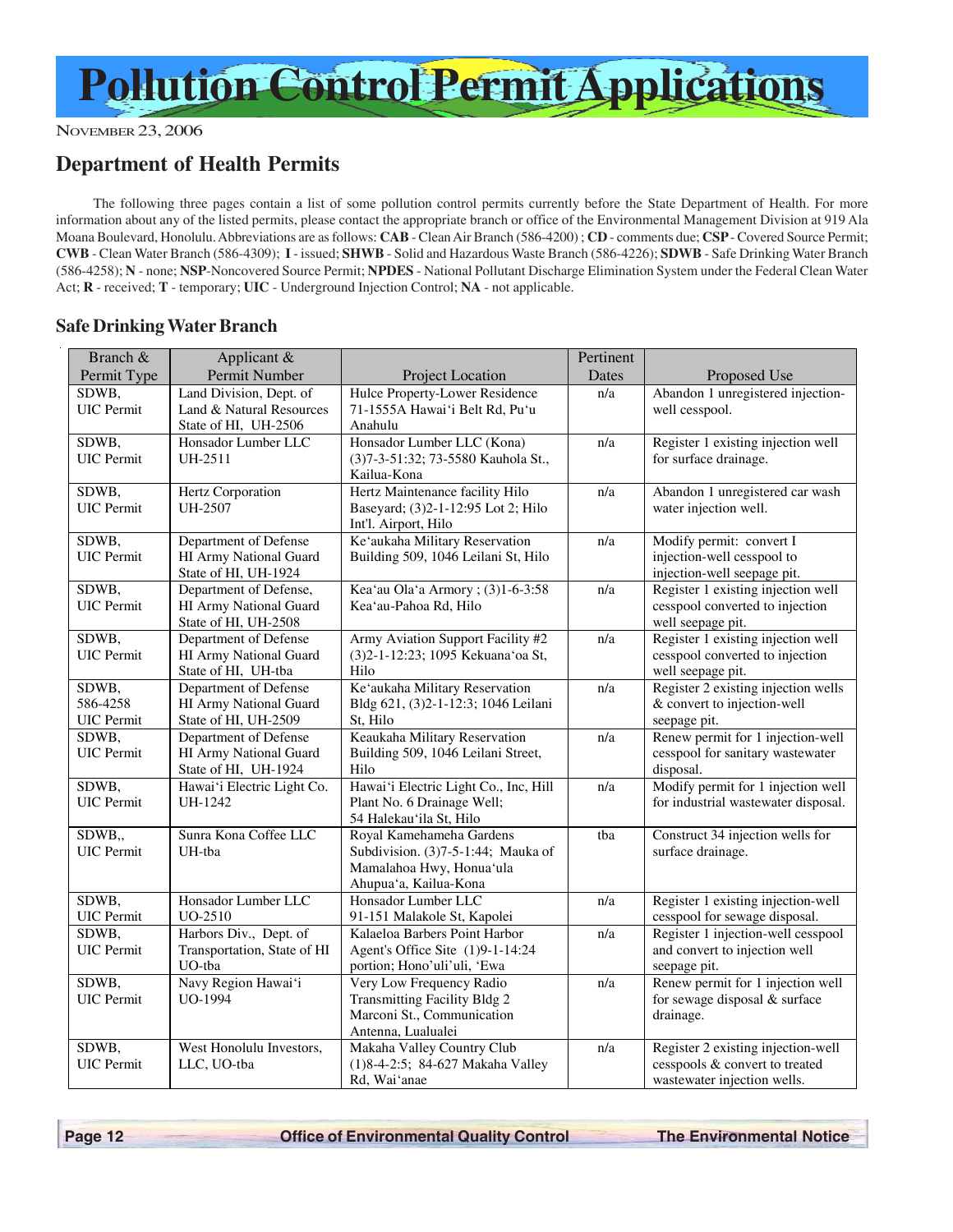<span id="page-12-0"></span>

### **Clean Air Branch**

| <b>Branch</b><br>Permit Type | Applicant & Permit<br>Number                                   | <b>Project Location</b>               | Pertinent<br>Date   | Proposed Use                                         |
|------------------------------|----------------------------------------------------------------|---------------------------------------|---------------------|------------------------------------------------------|
| CAB,                         | Jas. W. Glover, Ltd.                                           | Various Temporary Sites,              | Issued:             | 300 TPH Portable Asphalt                             |
| <b>TCSP</b>                  | CSP 0542-01-CT                                                 | State of Hawai'i                      | 10/27/06            | Plant                                                |
| CAB,<br><b>NSP</b>           | Hawaiian Electric Co.<br>Inc. $(HECO)$<br>NSP 0582-01-N        | 'Ewa Nui Substation<br>Waipahu, O'ahu | Issued:<br>10/26/06 | $Six (6) 1.64 MW$ Diesel<br><b>Engine Generators</b> |
| CAB,                         | <b>Oueen's Medical Center</b>                                  | 1301 Punchbowl Street                 | Issued:             | Two (2) 8.2 MMBtu/hr                                 |
| <b>NSP</b>                   | CSP 0353-01-N                                                  | Honolulu, O'ahu                       | 11/2/06             | <b>Steam Boilers</b>                                 |
| CAB,                         | Kaua'i Ethanol, LLC                                            | Kaumakani, Kaua'i                     | Comments            | 12-Million Gallon Per Year                           |
| CSP                          | CSP 0620-01-C                                                  |                                       | Due: 12/9/06        | Ethanol Plant                                        |
| CAB,<br><b>T-NSP</b>         | Pacific Concrete Cutting<br>$&$ Coring, Inc.<br>NSP 0636-01-NT | Lihu'e, Kaua'i                        | Issued:<br>11/6/06  | 132 tph Mobile Crusher                               |
| CAB,                         | Jas. W. Glover, Ltd.                                           | Hilo, Hawai'i                         | Issued:             | 200 CY/Hr. Concrete Batch                            |
| <b>NSP</b>                   | NSP 0010-10-N                                                  |                                       | 11/6/06             | Plant                                                |

# **Conservation District Notices**

### **Federal Consistency Reviews**

The Hawai'i Coastal Zone Management (CZM) Program has received the following federal actions to review for consistency with the CZM objectives and policies in Chapter 205A, Hawai'i Revised Statutes. This public notice is being provided in accordance with section 306(d) (14) of the National Coastal Zone Management Act of 1972, as amended. For general information about CZM federal consistency please call John Nakagawa with the Hawai'i CZM Program at 587-2878. For neighboring islands use the following toll free numbers: Lana'i & Moloka'i: 468-4644 x72878, Kaua'i: 274-3141 x72878, Maui: 984-2400 x72878 or Hawai'i: 974-4000 x72878.

For specific information or questions about an action listed below please contact the CZM staff person identified for each action. Federally mandated deadlines require that comments be received by the date specified for each CZM consistency review and can be mailed to: Office of Planning, Department of Business, Economic Development and Tourism; P.O. Box 2359, Honolulu, Hawai'i 96804; Or, fax comments to the Hawai'i CZM Program at 587-2899.

### **Kalaniana'ole Highway Improvements at Makapu'u Point**

| <b>File No.:</b>     | CDUA OA-3390                                 |
|----------------------|----------------------------------------------|
| Applicant:           | State Department of Transportation, Highways |
|                      | Division                                     |
| <b>Contact:</b>      | Earl Matsukawa (946-2277)                    |
| <b>Location:</b>     | Makapu'u, Waimanalo, island of O'ahu         |
| TMK:                 | $(1)$ 4-1-014:002 & 013                      |
| <b>HRS</b>           |                                              |
| <b>Determination</b> | FONSI published in the August 23, 2006 Envi- |
|                      | ronmental Notice                             |

### **Proposed Action:**

Project consists of rockfall mitigation on the mauka side of Kalaniana'ole Highway, road stabilization and other roadway improvements along the highway. The proposed rockfall protection measure include above slope terracing and construction of a 12" high linked steel impact barrier, excavating and removing talus material close to the highway and creating a shallow swale catchment area. The proposed road stabilization shall include three sections of the lower Makapu'u Lookout that shall be reconstructed to stabilize the sub-grade and prevent further cracking and subsidence. The areas shall be excavated and unsuitable sub-grade material shall be removed. The area shall be backfilled, compacted and erosion-control netting shall be installed over the edge of the makai slope prior to resurfacing the roadway. A "two layer' concrete barrier wall H" 950 ft. in length along the makai side of the highway and erosion control measures are also proposed. DOT is also considering constructing a 10" metal railing atop the finished barrier wall. In addition, new guardrails, under grounding utilities, resurfacing and signage are also proposed.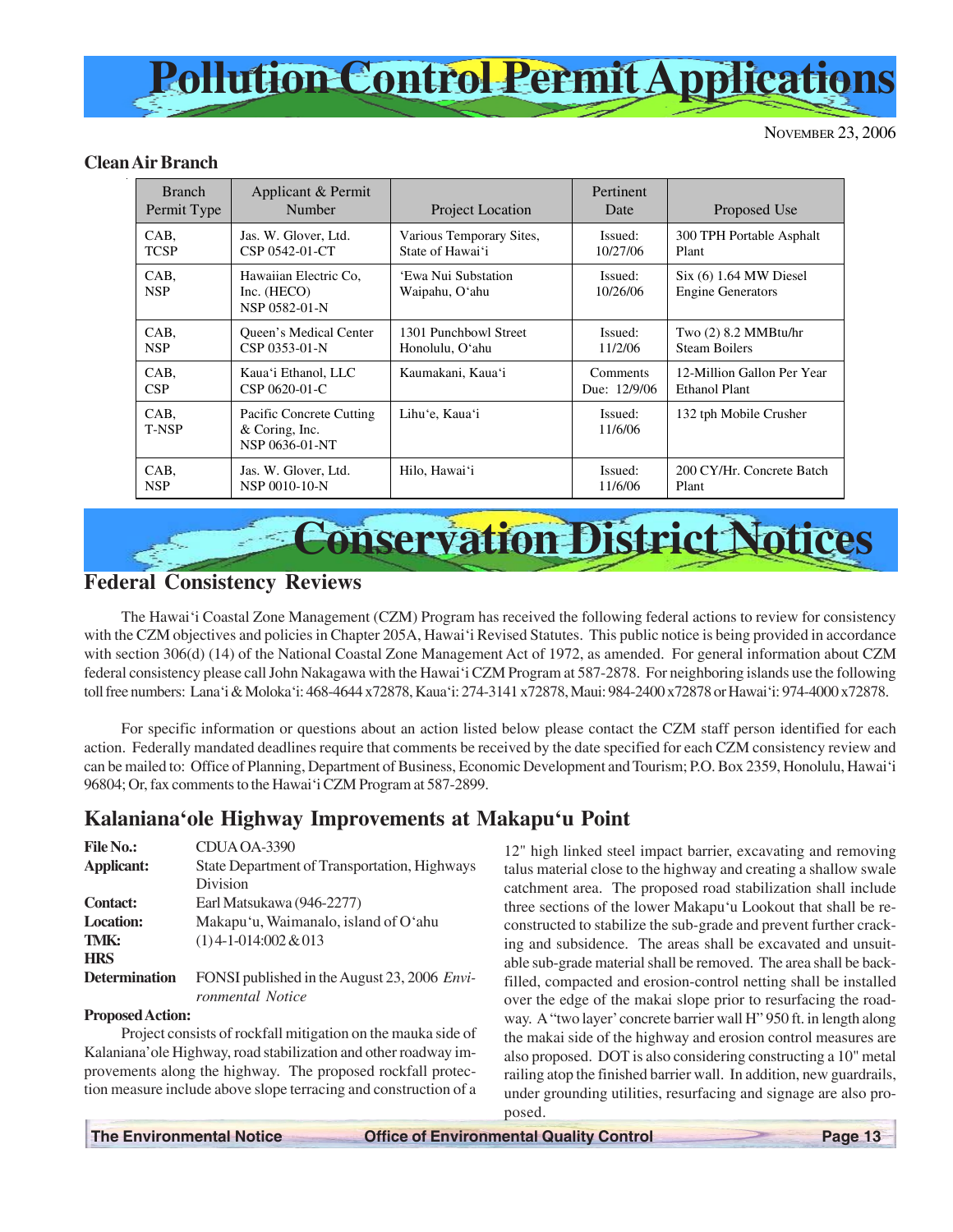<span id="page-13-0"></span>

### **Notice of intent to prepare an Environmental Impact Statement (EIS) and initiation of public and agency scoping for the Haleakala National Park Air Tour Management Plan.**

The Federal Aviation Administration (FAA), in cooperation with the National Park Service (NPS), began development of an Air Tour Management Plan (ATMP) and associated Environmental Assessment (EA) for Haleakala National Park in February 2003. The ATMP is being established pursuant to the National Parks Air Tour Management Act of 2000 (Pub. L. 106-181) and its implementing regulations contained in Title 14, Code of Federal Regulations, Part 136, National Parks Air Tour Management. The objective of the ATMP is to develop acceptable and effective measures to mitigate or prevent the significant adverse impacts, if any, of commercial air tour operations upon the natural resources, cultural resources, and visitor experiences of Haleakala National Park.

addressed in the NEPA process; (3) the potential effects of commercial air tours on natural resources, congressionally designated wilderness, cultural resources, and the visitor experience; (4) preliminary ATMP alternatives; and, (5) past, present, and reasonably foreseeable future actions which, when considered with ATMP alternatives, may result in significant cumulative impacts. The FAA requests that comments be as specific as possible in response to actions that are being proposed under this notice. Comments previously submitted in response to the EA scoping will not need to be re-submitted, as they will be considered as part of the EIS process and record. No additional scoping meetings are scheduled.

> Scoping documents that describe the Haleakala National Park ATMP project in greater detail and the preliminary ATMP alternatives under consideration are available at the following lo-

> FAA Air Tour Management Plan Program Web site, http://www.faa.gov/ about/office\_org/ headquarters\_ offices/arc/programs/

cations:

The FAA and NPS have now decided to proceed with development of an Environmental Impact Statement (EIS) for this project. This decision is based on information received through the EA scoping process, the environmental analysis completed by the Agencies to date, the consideration of preliminary ATMP alternatives, and through consultations conducted pursuant to



Section 106 of the National Historic Preservation Act.

By this notice, the FAA and NPS are initiating a 60-day scoping period for this EIS. This timeframe is provided due to the major holidays occurring during this public review period. The 60-day scoping comment period will commence as of November 15, 2006. Please submit any written response you may have within 60 days from the date of this Notice or no later than January 16, 2007.

The FAA is now inviting the public, agencies, and other interested parties to provide written comments, suggestions, and input regarding: (1) The scope, issues, and concerns related to the development of the ATMP for Haleakala National Park; (2) the scope of issues and the identification of significant issues regarding commercial air tours and their potential impacts to be

air\_tour\_management \_plan/

· Haleakala National Park, Mile Marker 11, Crater Road, Kula, HI 96790.

· National Park Service, Pacific West Region, 300 Ala Moana Blvd, Box 50165, Honolulu, HI 96850.

· Hawai'i State Library, Hawai'i Documents Center, 478 South King Street, Honolulu, HI 96813.

Hana Public & School Library, 4111 Hana Highway, Hana, HI 96713.

· Makawao Public Library, 1159 Makawao Avenue, Makawao, HI 96768.

Kahului Public Library, 90 School Street, Kahului, HI 96732.

· Maui Community College Library, 310 Ka'ahumanu Avenue, Kahului, HI 96732.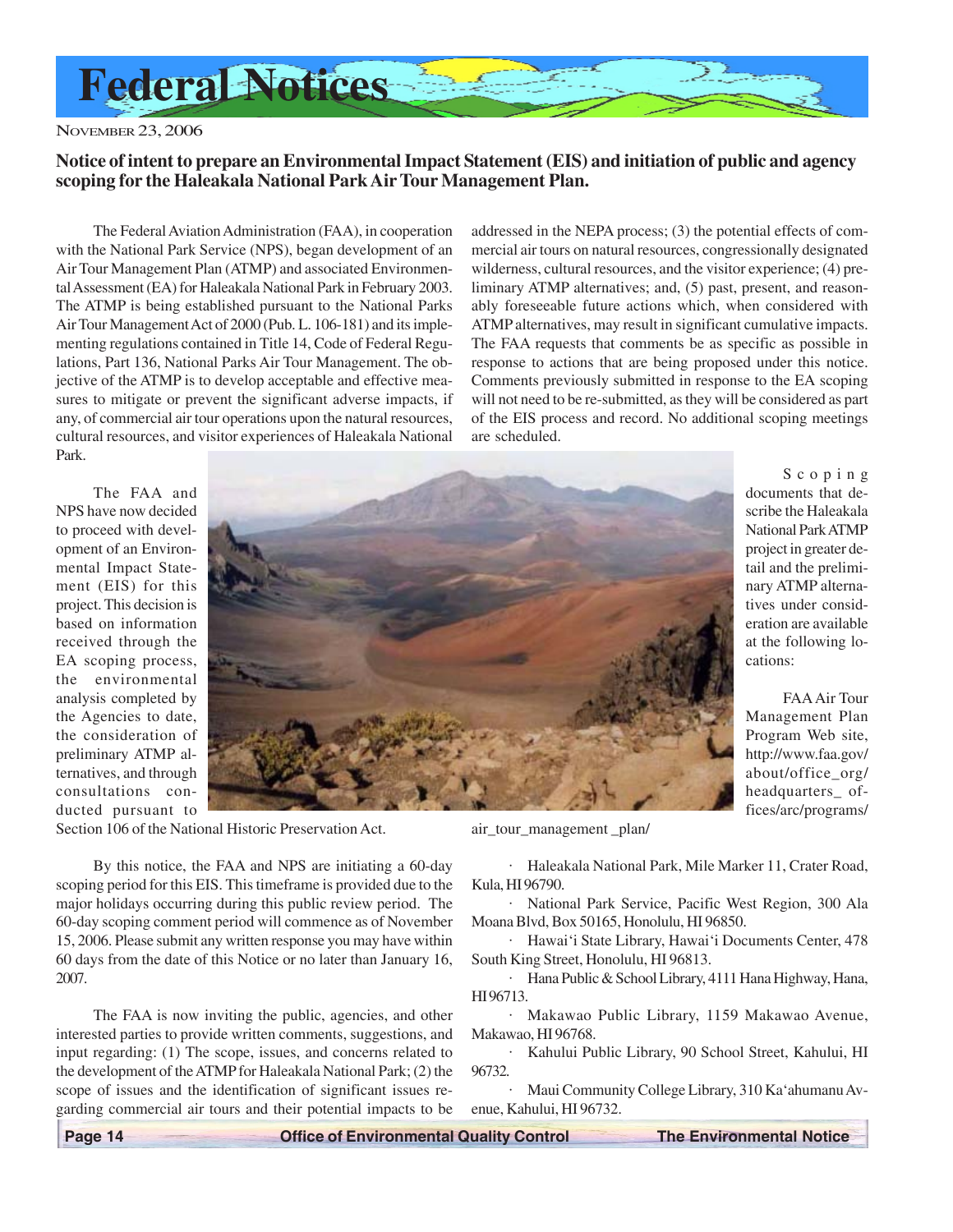<span id="page-14-0"></span>

|                               | · Kihei Public Library, 35 Waimahaihai Street, Kihei, HI |
|-------------------------------|----------------------------------------------------------|
| 96753.                        | · Lahaina Public Library, 680 Wharf Street, Lahaina, HI  |
| 96761.                        |                                                          |
| $\ddot{\phantom{0}}$<br>96793 | Wailuku Public Library, 251 High Street, Wailuku, HI     |

Please address your written comments to: Docket Management System, Doc. No. FAA-2006-26113, U.S. Department of Transportation, Room Plaza 401, 400 Seventh Street, SW., Washington, DC 20590-0001.

You must identify the docket number FAA-2006-26113 at the beginning of your comments. If you wish to receive confirmation that your comments were received, include a self-addressed, stamped postcard. You may also submit comments and

### **Interstate Movement of Garbage from Hawai'i; Availability of an Environmental Assessment and a Pest Risk Assessment**

We are advising the public that the Animal and Plant Health Inspection Service has prepared a site-specific environmental assessment and a pest risk assessment relative to a request to allow the interstate movement of garbage from Hawai'i to a landfill in the State of Washington. The environmental assessment contains a general assessment of the potential environmental effects associated with moving garbage interstate from Hawai'i to Washington, subject to certain pest risk mitigation measures and documents our review and analysis of the environmental impacts associated with, and alternatives to, the proposed action. The pest risk assessment evaluates the risks associated with the interstate movement of garbage from Hawai'i to Washington. We are making these assessments available to the public for review and comment. We will consider all comments that we receive on or before December 8, 2006.

The importation and interstate movement of garbage is regulated by the Animal and Plant Health Inspection Service (APHIS) under 7 CFR 330.400 and 9 CFR 94.5 (referred to below as the regulations) in order to protect against the introduction into and dissemination within the United States of plant and animal pests and diseases.

The environmental assessment, titled "Movement of Plastic-baled Municipal Solid Waste from Honolulu, Hawai'i to Roosevelt Regional Landfill, Washington" (October 2006), contains a general assessment of the potential environmental effects associated with moving garbage interstate from Hawai'i to the Roosevelt Regional Landfill in Klickitat County, WA, subject to certain pest risk mitigation measures. The environmental assessment documents our review and analysis of environmental impacts associated with, and alternatives to, the proposed action.

review the public docket on the Internet at http://dms.dot.gov by using the above docket number. Comments that were previously received in response to the EA scoping may also be reviewed at this Web site under Docket No. FAA-2004-17174.

For further information contact: Peter F. Ciesla, Air Tour Management Plan Program Manager, Executive Resource Staff, AWP-4 Federal Aviation Administration Western-Pacific Region. P.O. Box 92007, Los Angeles, CA 90009-2007. Telephone: (310) 725-3818. Street address: 15000 Aviation Blvd, Lawndale, CA 90261. E-mail: Pete.Ciesla@faa.gov. Park specific information can be obtained from Marilyn Parris, Superintendent, Haleakala National Park, Mile Marker 11, Crater Road, Kula, HI 96790. Telephone: (808) 572-4401. E-mail: Marilyn\_ H\_Parris@nps.gov.[FR Doc. E6-19202 Filed 11-14-06; 8:45 am] [FR: Nov 15, 2006 (Vol. 71, No 220)]

The pest risk assessment, titled "The Risk of Introduction of Pests to Washington State via Plastic-Baled Municipal Solid Waste from Hawai'i" (September 2006), evaluates the plant pest risks associated with the interstate movement of garbage from Hawai'i to the Roosevelt Regional Landfill.

The environmental assessment and pest risk assessment may be viewed on the Internet on the Regulations.gov Web site. You may request paper copies of the documents by calling or writing to Ms. Shannon Hamm, Assistant Deputy Administrator, Policy and Program Development, APHIS, 4700 River Road Unit 20, Riverdale, MD 20737-1231; (301) 734-4957.

You may submit comments by either of the following methods:

Federal eRulemaking Portal: Go to http://www. regulations.gov, select "Animal and Plant Health Inspection Service" from the agency drop-down menu, then click "Submit." In the Docket ID column, select Docket No. APHIS-2006-0172 to submit or view public comments and to view supporting and related materials available electronically.

Please send four copies of your comment (an original and three copies) to Docket No. APHIS-2006-0172, Regulatory Analysis and Development, PPD, APHIS, Station 3A-03.8, 4700 River Road Unit 118, Riverdale, MD 20737-1238. Please state that your comment refers to Docket No. APHIS-2006-0172.

Additional information about APHIS and its programs is available on the Internet at http://www.aphis.usda.gov. For further information contact: [FR Doc. E6-19027 Filed 11-7-06; 8:45 am] [FR: Nov 8, 2006 (Vol. 71, No. 216)]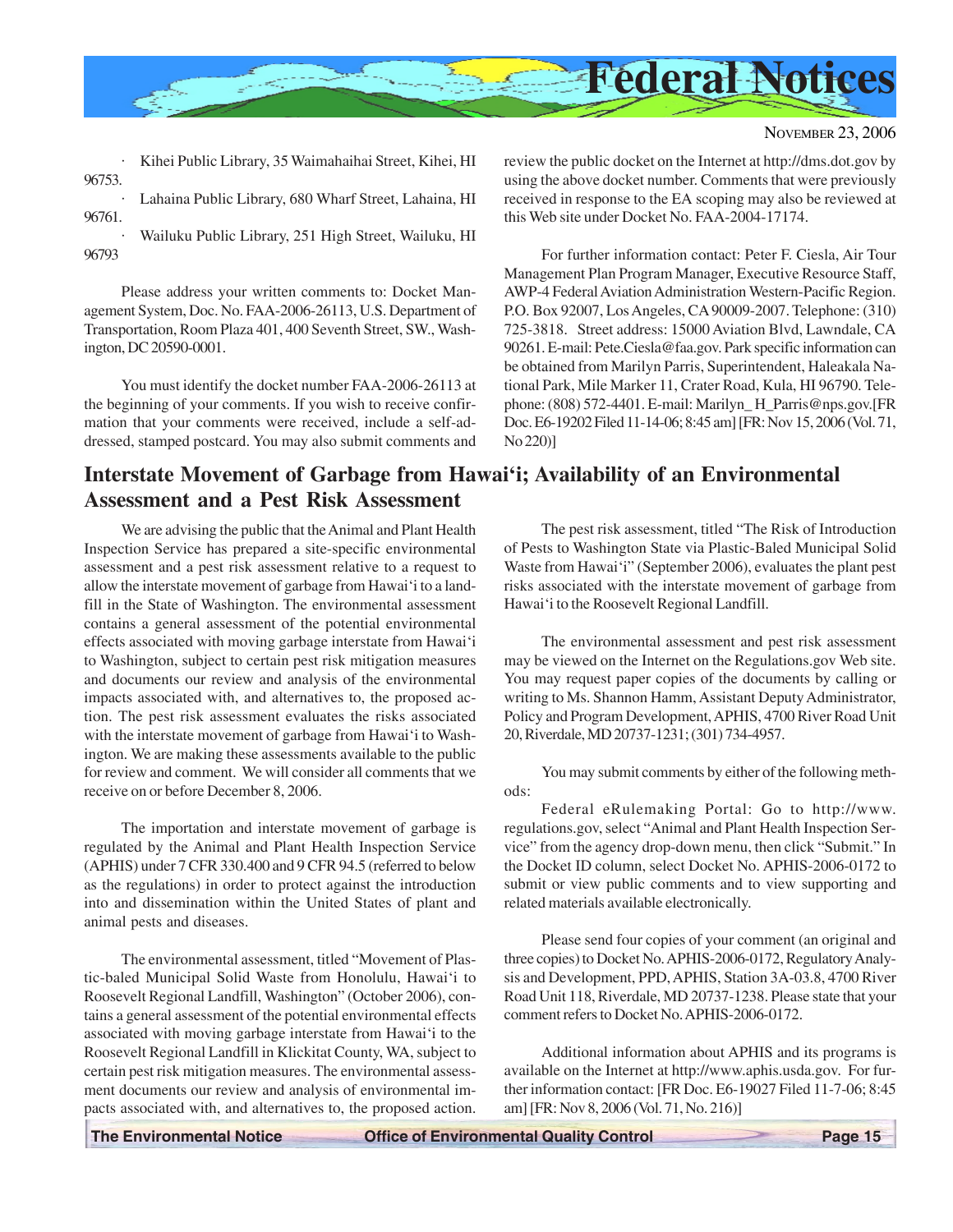<span id="page-15-0"></span>

| <b>Submission</b><br><b>Deadline</b> | <b>Pub Date</b>    | 30 Days            | 45 Days            |
|--------------------------------------|--------------------|--------------------|--------------------|
| December 26, 2006                    | January 08, 2007   | February 07, 2007  | February 22, 2007  |
| January 10, 2007                     | January 23, 2007   | February 22, 2007  | March 09, 2007     |
| January 29, 2007                     | February 08, 2007  | March 12, 2007     | March 27, 2007     |
| February 12, 2007                    | February 23, 2007  | March 27, 2007     | April 09, 2007     |
| February 26 2007                     | March 08, 2007     | April 09, 2007     | April 23, 2007     |
| March 13, 2007                       | March 23, 2007     | April 23, 2007     | May 07, 2007       |
| March 27 2007                        | April 08, 2007     | May 08, 2007       | May 23, 2007       |
| April 11 2007                        | April 23, 2007     | May 23, 2007       | June 07, 2007      |
| April 26 2007                        | May 08, 2007       | June 07, 2007      | June 22, 2007      |
| May 11 2007                          | May 23, 2007       | June 22, 2007      | July 09, 2007      |
| May 29, 2007                         | June 08, 2007      | July 09, 2007      | July 23, 2007      |
| June 13, 2007                        | June 23, 2007      | July 23, 2007      | August 07, 2007    |
| June 26, 2007                        | July 08, 2007      | August 07, 2007    | August 22, 2007    |
| July 11, 2007                        | July 23, 2007      | August 22, 2007    | September 06, 2007 |
| July 27, 2007                        | August 08, 2007    | September 07, 2007 | September 24, 2007 |
| August 10, 2007                      | August 23, 2007    | September 24, 2007 | October 08, 2007   |
| August 28, 2007                      | September 08, 2007 | October 08, 2007   | October 23, 2007   |
| September 12, 2007                   | September 23, 2007 | October 23, 2007   | November 07, 2007  |
| September 26, 2007                   | October 08, 2007   | November 07, 2007  | November 23, 2007  |
| October 11, 2007                     | October 23, 2007   | November 23, 2007  | December 07, 2007  |
| October 25, 2007                     | November 08, 2007  | December 10, 2007  | December 24, 2007  |
| November 09, 2007                    | November 23, 2007  | December 24, 2007  | January 07, 2008   |
| November 28, 2007                    | December 08, 2007  | January 07, 2008   | January 22, 2008   |
| December 12, 2007                    | December 23, 2007  | January 22, 2008   | February 06, 2008  |
| December 26, 2007                    | January 08, 2008   | February 07, 2008  | February 22, 2008  |

### **2007 Environmental Notice Submission Calendar**

Note: Please submit the following to OEQC no later than 4:30 p.m. of the submission day:

1) Agency Transmittal Letter

- 2) Four hard copies of EA/EIS  **OR —**
- 3) If submitting in pdf:
	- a. 2 Hard copies of the EA/EIS
	- b. 1 CD of the document in pdf format
- 4) OEQC Publication Form; and
- 5) Project summary on disk or by email

**Note:** Proof sheets will be sent out prior to publication if email address is provided at the time of submission.